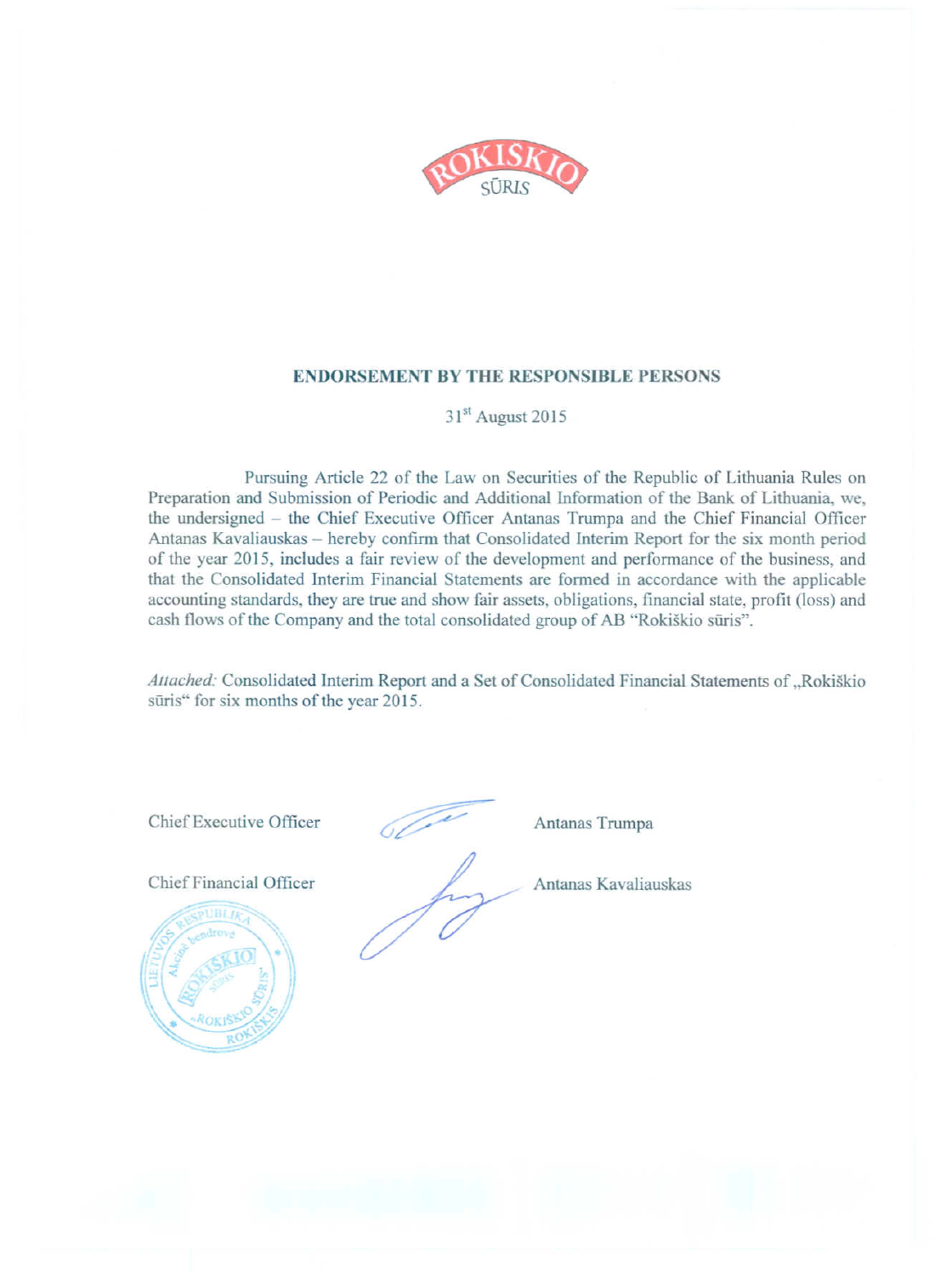

# **A SET OF OPERATIONAL RESULTS AND INTERIM CONSOLIDATED FINANCIAL STATEMENTS OF ROKISKIO SURIS AB FOR FIRST SIX MONTHS 2015**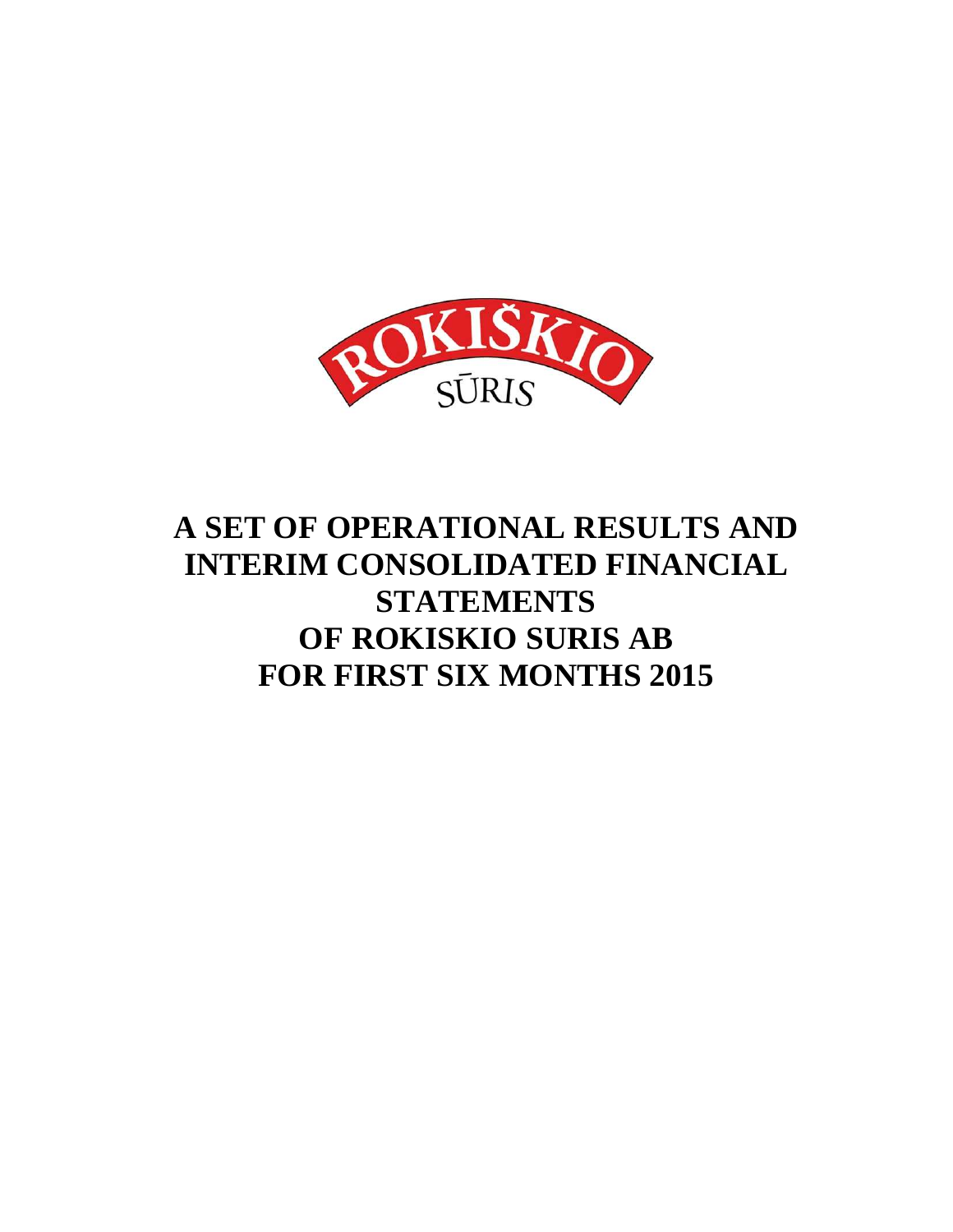## **TABLE OF CONTENTS**

| 1. Reporting term of the interim consolidated financial statements3            |
|--------------------------------------------------------------------------------|
|                                                                                |
| 3. Information on the issuer's daughter enterprises and subsidiaries3          |
|                                                                                |
|                                                                                |
| 6. Trade on issuer's securities by stock exchange and other organised markets4 |
|                                                                                |
|                                                                                |
|                                                                                |
|                                                                                |
|                                                                                |
|                                                                                |
| 13. Procedure for amendments of the Articles of Association  13                |
|                                                                                |
|                                                                                |
| 16. Key up-to-date information of the issuer's performance 17                  |
|                                                                                |
|                                                                                |
|                                                                                |
|                                                                                |
|                                                                                |
|                                                                                |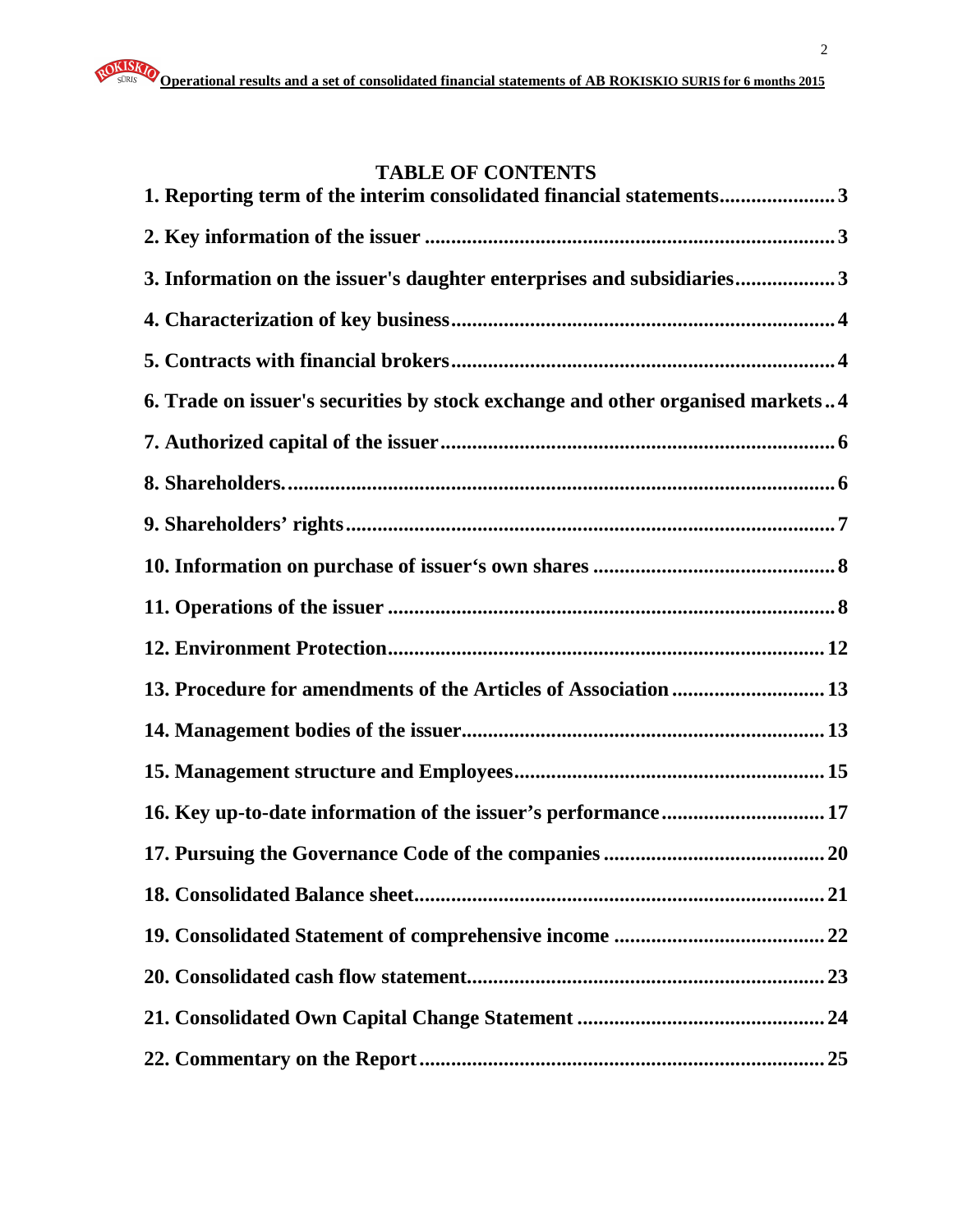## **1. Reporting term of the interim consolidated financial statements**

The interim consolidated financial statements are prepared for six month period of the year 2015.

## **2. Key information of the issuer**

| Name of the issuer:     | AB Rokiskio suris                                                                                       |
|-------------------------|---------------------------------------------------------------------------------------------------------|
| Legal base:             | <b>Public Limited Liability Company</b>                                                                 |
| Address:                | Pramones str. 3, LT 42150 Rokiskis, Republic of Lithuania                                               |
| Telephone:              | $+37045855200$                                                                                          |
| Fax:                    | $+37045855300$                                                                                          |
| E-mail address:         | rokiskio.suris@rokiskio.com                                                                             |
| Website:                | www.rokiskio.com                                                                                        |
|                         | Registered in on 28 <sup>th</sup> February 1992 by the Authorities of Rokiskis region.                  |
|                         | Re-registered - 28 <sup>th</sup> November 1995 by the Ministry of Economy of the Republic of Lithuania. |
| Company code 173057512. |                                                                                                         |
|                         | Manager of registry of legal entities – State company Registru centras.                                 |
|                         | The authorized capital of AB Rokiskio suris equals to EUR10,401,711.30.                                 |
|                         | There are 35,867,970 shares. Nominal value per share equals to EUR 0.29 (twenty nine euro               |

cents).

#### **3. Information on the issuer's daughter enterprises and subsidiaries**

The Consolidated Group (hereinafter the "Group") consists of the Parent Company, two branches and five subsidiaries. (In 2014: Parent Company, two branches and five subsidiaries).

#### **Subsidiaries of AB Rokiskio suris:**

Registered address of UAB Rokiskio pienas: Pramones str. 8, LT-28216 Utena. Company code: 300561844. AB Rokiskio suris is its founder and the only shareholder with 100 per cent of shares.

Registered address of UAB Rokiskio pieno gamyba: Pramones str. 8, LT-28216 Utena. Company code: 303055649. AB Rokiskio suris is its founder and the only shareholder with 100 per cent of shares.

Registered address of Dairy cooperative PK Žalmarge: Kalnalaukio str.1, Sirvintos. Company code: 178301073.

Latvian company SIA Jekabpils piena kombinats (company code 45402008851, registered address: Akmenu iela 1, Jekabpils, Latvija LV-5201).

Latvian company SIA Kaunata (company code 240300369, registered address Rogs, Kaunata pag., Rezeknes nov., Latvia).

#### **Branches of AB Rokiskio suris**:

AB Rokiskio suris branch Utenos pienas (Company code: 110856741, Pramones str. 8, LT-28216 Utena);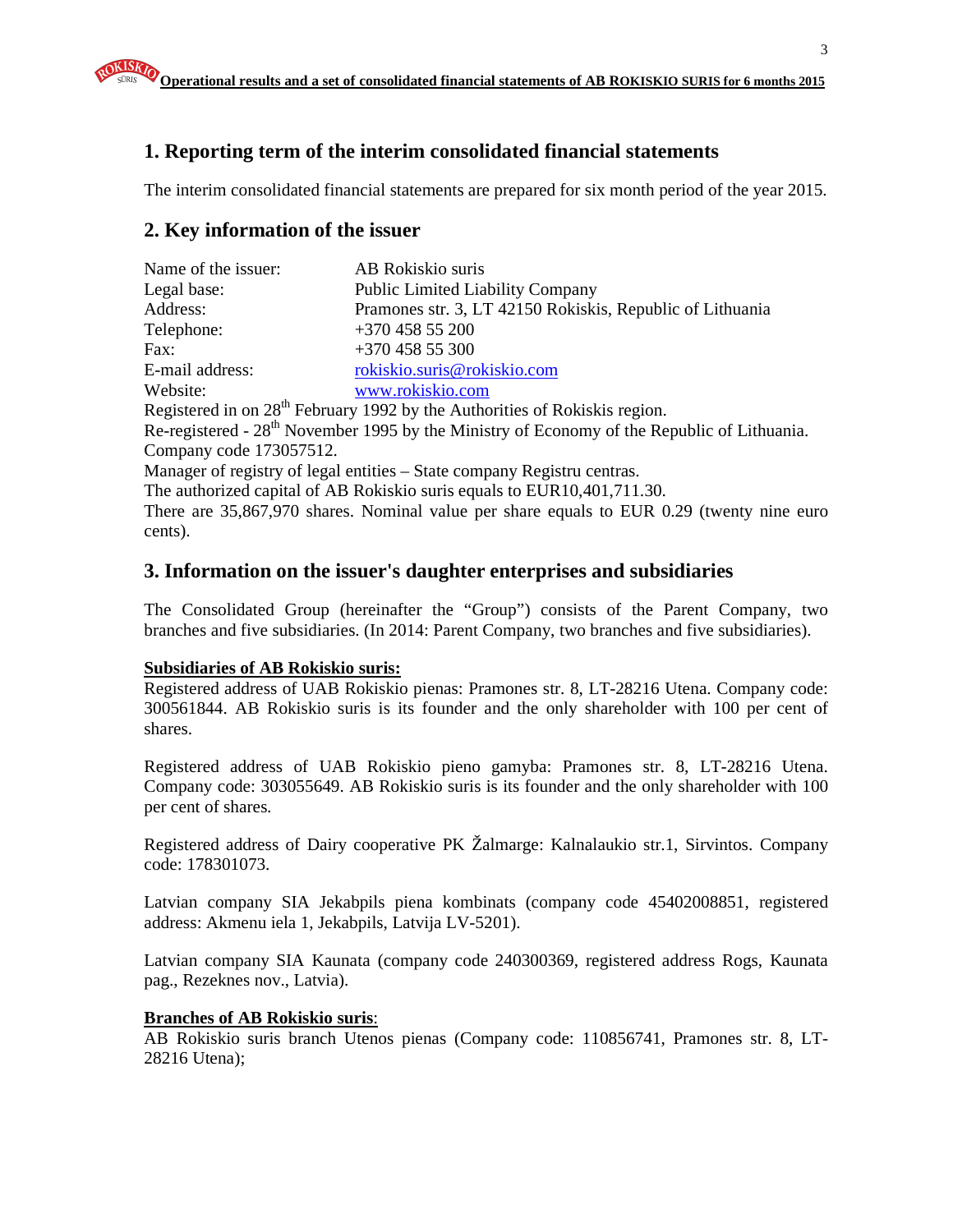AB Rokiskio suris branch Ukmerges pienine (Company code: 182848454, Kauno str. 51, LT-20119, Ukmerge).

#### **4. Characterization of key business**

Key business of the Group of Rokiskio suris:

♦ Dairying and cheese production (EVRK 10.51);

#### AB Rokiskio suris

Key business of AB Rokiskio suris is production and sales of fermented cheese, whey products, and skim milk powder.

#### Subsidiaries:

Key business of UAB Rokiskio pienas is sales of fresh dairy products.

Key business of UAB Rokiskio pieno gamyba is production of fresh dairy products (fluid milk, kefir, sour milk, butter, curds, fresh cheese, sour cream, chocolate coated curds dessert, desserts).

Key business of KB Zalmarge is purchase of raw milk.

Key business of SIA Jekabpils piena kombinats – purchase of raw milk.

Key business of SIA Kaunata – purchase of raw milk.

## **5. Contracts with financial brokers**

On 24<sup>th</sup> December 2003, AB Rokiskio suris made a contract with UAB FMI Baltijos vertybiniai popieriai (Gedimino av. 60, Vilnius) regarding administration of shareholders of AB Rokiskio suris. On  $15<sup>th</sup>$  January 2007, the financial company changed its name into UAB FMI Orion securities (A.Tumeno str. 4 , LT-01109 Vilnius).

#### **6. Trade on issuer's securities by stock exchange and other organised markets**

The 35,867,970 ordinary registered shares of AB Rokiskio suris are listed on the **Official List of NASDAQ OMX Vilnius Stock Exchange**. (VVPB symbol RSU1L). Nominal value per share EUR 0.29 (twenty nine euro cents).

The Company has not issued any debt securities for the public stock trading. The Company has not issued nor registered any debt securities for the non-public stock trading. There are no securities which would not participate as a part of the Authorized Capital and be regulated by the Law on Securities.

The shares were not traded by other stock exchanges or similar institutions. As from 22<sup>nd</sup> November 2010 the trade on stock markets is performed in euros.

Trade by shares of AB Rokiskio suris on NASDAQ OMX Vilnius Stock Exchange: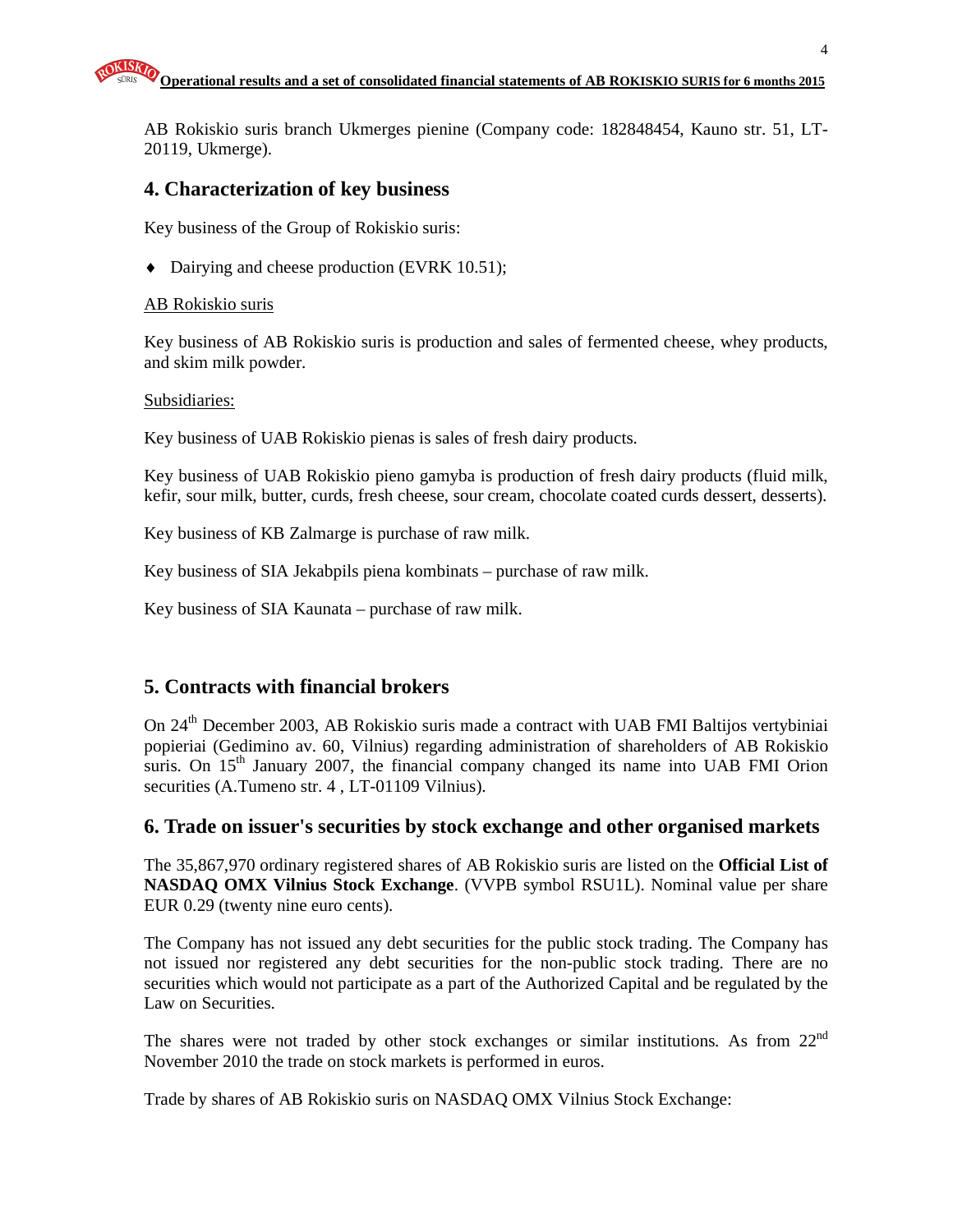|            | <b>Reported period</b> |       |      | Price (EUR) |                 |                                    | <b>Turnover (EUR)</b> |                |                 |
|------------|------------------------|-------|------|-------------|-----------------|------------------------------------|-----------------------|----------------|-----------------|
| from       | to                     | max   | min. | aver.       | Last<br>session | Date of last<br>trading<br>session | max                   | min            | Last<br>session |
| 2012.01.01 | 2012.03.30             | 1.388 | 1.29 | 1.360       | 1.359           | 2012.03.30                         | 118,945.00            | $\overline{0}$ | $\overline{0}$  |
| 2012.04.01 | 2012.06.30             | 1.40  | 1.25 | 1.36        | 1.360           | 2012.06.29                         | 108,953.50            | $\mathbf{0}$   | 4,128.00        |
| 2012.07.01 | 2012.09.30             | 1.40  | 1.30 | 1.37        | 1.40            | 2012.09.28                         | 641,665.74            | $\overline{0}$ | 1,158.70        |
| 2012.10.01 | 2012.12.31             | 1.47  | 1.33 | 1.37        | 1.40            | 2012.12.28                         | 390,622.20            | $\mathbf{0}$   | 1,950.00        |
| 2013.01.01 | 2013.03.28             | 1.59  | 1.39 | 1.46        | 1.57            | 2013.03.30                         | 77,386.93             | $\mathbf{0}$   | 4,671.62        |
| 2013.04.01 | 2013.06.28             | 1.63  | 1.44 | 1.49        | 1.50            | 2013.06.28                         | 335,690.00            | $\overline{0}$ | 5,992.78        |
| 2013.07.01 | 2013.09.30             | 1.64  | 1.48 | 1.57        | 1.64            | 2013.09.30                         | 93,753.10             | $\mathbf{0}$   | 93,753.10       |
| 2013.10.01 | 2013.12.31             | 1.62  | 1.50 | 1.55        | 1.59            | 2013.12.30                         | 265,880.80            | $\mathbf{0}$   | 1,162.22        |
| 2014.01.01 | 2014.03.31             | 1.74  | 1.59 | 1.68        | 1.70            | 2014.03.31                         | 106,298.00            | $\mathbf{0}$   | $\mathbf{0}$    |
| 2014.04.01 | 2014.06.30             | 1.70  | 1.55 | 1.59        | 1.65            | 2014.06.30                         | 813,077.60            | $\mathbf{0}$   | 907.50          |
| 2014.07.01 | 2014.09.30             | 1.68  | 1.49 | 1.53        | 1.55            | 2014.09.30                         | 347,029.70            | $\mathbf{0}$   | $\overline{0}$  |
| 2014.10.01 | 2014.12.31             | 1.57  | 1.38 | 1.50        | 1.38            | 2014.12.30                         | 69,146.00             | $\mathbf{0}$   | 814.20          |
| 2015.01.01 | 2015.03.31             | 1.50  | 1.38 | 1.42        | 1.42            | 2015.03.31                         | 6,946.37              | $\overline{0}$ | 303.03          |
| 2015.04.01 | 2015.06.30             | 1.46  | 1.35 | 1.39        | 1.44            | 2015.06.30                         | 348,890.00            | $\mathbf{0}$   | 305.28          |

#### **Trade on central market:**

## **Trade by the shares of AB Rokiskio suris within January-June 2015**

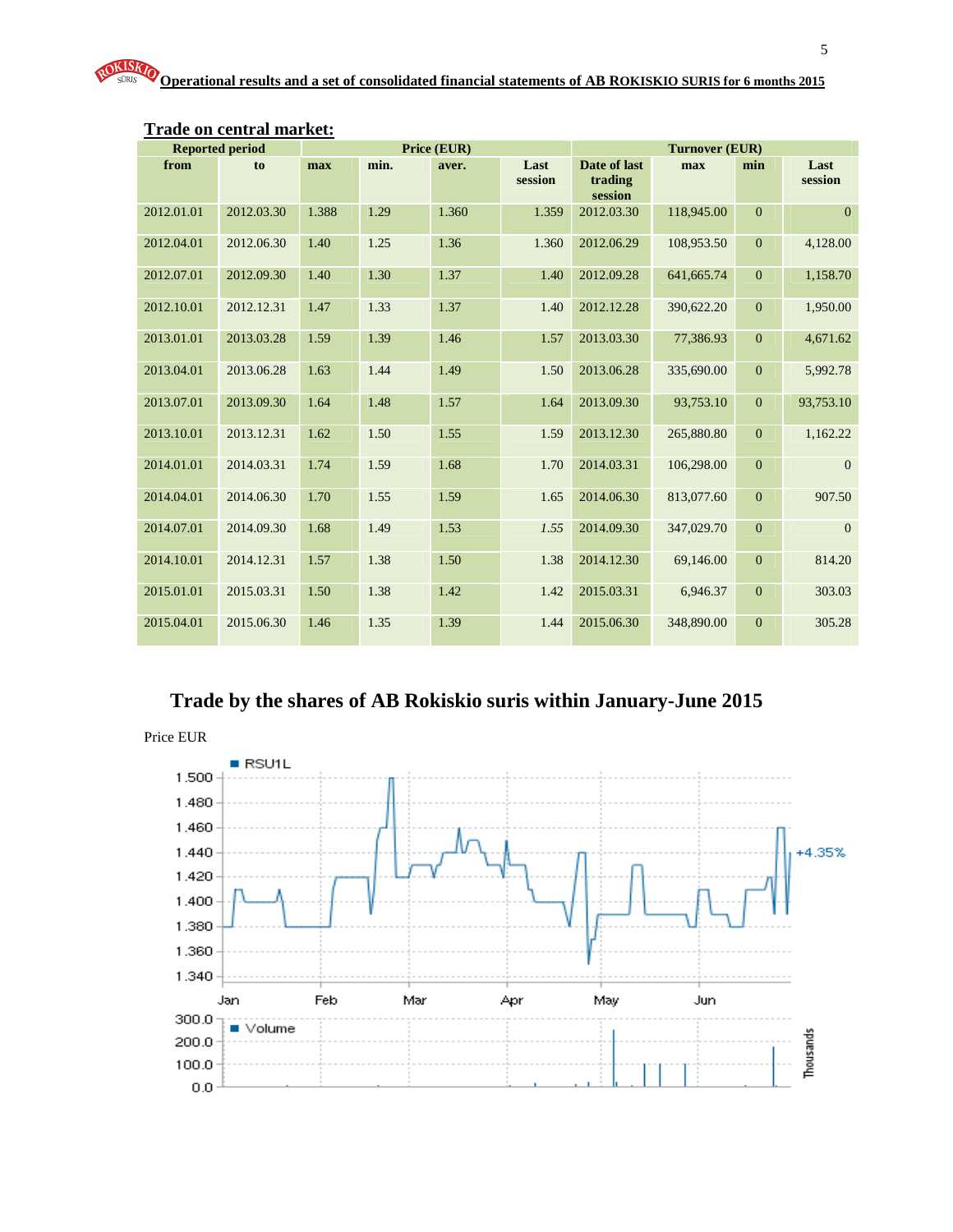Data source – website of AB NASDAQ OMX Vilnius:

http://www.nasdaqomxbaltic.com/market/?instrument=LT0000100372&list=2&pg=details&tab=historical&lang=en &currency=0&downloadcsv=0&date=&start=01.01.2015&end=30.06.2015

| <b>Reporting period</b> |            | <b>Total turnover</b> |              | Date of last    | <b>Capitalisation</b> |
|-------------------------|------------|-----------------------|--------------|-----------------|-----------------------|
| from                    | to         | (units)               | (EUR)        | trading session | (EUR)                 |
| 2011.01.01              | 2011.03.31 | 482,039               | 817,582.95   | 2011.03.31      | 62,768,948            |
| 2011.04.01              | 2011.06.30 | 791,936               | 1,246,500.83 | 2011.06.30      | 51,649,877            |
| 2011.07.01              | 2011.09.30 | 821,016               | 1,152,527.70 | 2011.09.30      | 50,215,158            |
| 2011.10.01              | 2011.12.30 | 1,192,435             | 1,498,010.23 | 2011.12.30      | 46,556,625            |
| 2012.01.01              | 2012.03.31 | 189,564               | 257,712.33   | 2012.03.31      | 48,744,571            |
| 2012.04.01              | 2012.06.30 | 228,464               | 310,179.89   | 2012.06.29      | 48,780,439            |
| 2012.07.01              | 2012.09.30 | 835,557               | 1,142,089.88 | 2012.09.28      | 50,215,158            |
| 2012.10.01              | 2012.12.31 | 525,165               | 717,997.30   | 2012.12.28      | 50,215,158            |
| 2013.01.01              | 2013.03.31 | 265,841               | 389,055.13   | 2013.03.30      | 56,312,713            |
| 2013.04.01              | 2013.06.30 | 675,596               | 1,005,631.66 | 2013.06.28      | 53,801,955            |
| 2013.07.01              | 2013.09.30 | 358,981               | 562,423.85   | 2013.09.30      | 58,823,471            |
| 2013.10.01              | 2013.12.31 | 743,434               | 1,154,134.97 | 2013.12.30      | 57,030,072            |
| 2014.01.01              | 2014.03.31 | 381,601               | 640,913.17   | 2014.03.31      | 60,975,549            |
| 2014.04.01              | 2014.06.30 | 708,846               | 1,124,285.96 | 2014.06.30      | 59,182,150            |
| 2014.07.01              | 2014.09.30 | 410,778               | 629,526.69   | 2014.09.30      | 55,595,354            |
| 2014.10.01              | 2014.12.31 | 103,884               | 155,655.60   | 2014.12.30      | 49,497,799            |
| 2015.01.01              | 2015.03.31 | 26,734                | 37,953.70    | 2015.03.31      | 50,932,517            |
| 2015.04.01              | 2015.06.30 | 833,020               | 1,158,553    | 2015.06.30      | 51,649,877            |

## **Capitalization of the Securities**

## **7. Authorized capital of the issuer**

As at June 30, 2015, the Authorized capital of AB Rokiskio suris comprised of the following:

| Type of shares             | Number of shares | Nominal value,<br><b>EUR</b> | Total nominal<br>value. EUR | Share of<br>authorized capital<br>(% ) |
|----------------------------|------------------|------------------------------|-----------------------------|----------------------------------------|
|                            |                  |                              |                             |                                        |
| Ordinary registered shares | 35,867,970       | 0.29                         | 10,401,711.30               | 100.00                                 |

All shares of AB Rokiskio suris are paid-up, and they are not subject to any limitations of transference.

## **8. Shareholders.**

Total number of shareholders (as at 30.06.2015)– 5,490 shareholders.

#### **The shareholders having or owning over 5 per cent of the issuer's authorized capital (as at 30.06.2015):**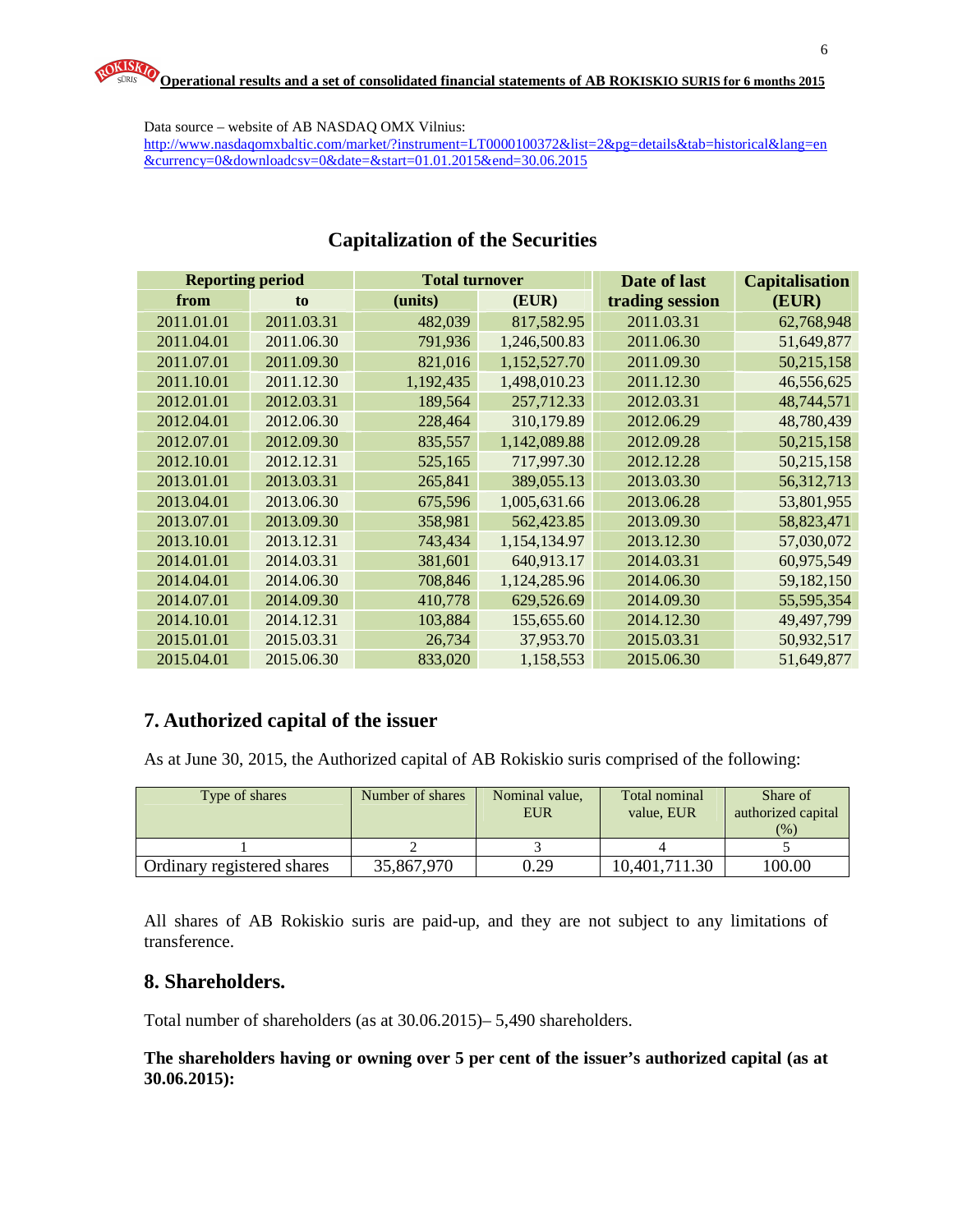| Name, surname<br>Name of company                                                      | <b>Address</b>                                   | <b>Proprietary rights</b><br><b>With associated</b><br>persons |                    |                               |                    |                            |
|---------------------------------------------------------------------------------------|--------------------------------------------------|----------------------------------------------------------------|--------------------|-------------------------------|--------------------|----------------------------|
|                                                                                       |                                                  | Number of<br>shares                                            | Capital<br>share % | <b>Votes</b><br>$\frac{0}{0}$ | Capital<br>share % | <b>Number</b><br>of shares |
| <b>UAB Pieno pramones</b><br>investiciju valdymas<br><b>Company code</b><br>173748857 | Pramones str. 3,<br><b>Rokiskis</b><br>Lithuania | 10,032,173                                                     | 27.97              | 28.61                         | 72.39              | 74.05                      |
| <b>SIA RSU Holding,</b><br>reg.No.40103739795                                         | Sliezu iela 9A-25,<br>Riga<br>Latvia             | 8,909,347                                                      | 24.84              | 25.41                         | 72.39              | 74.05                      |
| <b>Antanas Trumpa</b>                                                                 | Sodu 41a, Rokiskis<br>Lithuania                  | 6,941,573                                                      | 19.35              | 19.80                         | 72.39              | 74.05                      |
| <b>SEB</b><br><b>SA</b><br><b>OMNIBUS</b><br>(funds/inst clients)<br>LUESSE22         | Luxemburg                                        | 1,778,605                                                      | 4.96               | 5.07                          |                    |                            |
| <b>AB Rokiskio suris</b><br><b>Company code</b><br>173057512                          | Pramones g.3,<br><b>Rokiskis</b><br>Lithuania    | 802,094                                                        | 2.24               |                               |                    |                            |

## **9. Shareholders' rights**

#### **Shareholders have the following non-economic rights**:

- 1) to attend the general meetings of shareholders;
- 2) to make advance inquiries addressed to the company in regards with the items on the agenda of general meeting of shareholders;
- 3) based on the rights provided with the shares to vote on the general meetings of shareholders;
- 4) according with Part 1 of Article 18 of the Law on the Joint Stock Companies to obtain information on the company's operations;
- 5) to address the court requesting to bring an action of damages against the company if the damage was caused by noncompliance or inadequate compliance with duties of the company manager and board of directors as stated by the Law on Joint Stock Companies of the Republic of Lithuania or other laws, as well as the Articles of Association and or in any other cases as stated by the Lithuanian Laws;
- 6) other non-economic rights established by the Lithuanian Laws.

#### **Shareholders have the following property rights**:

1) to receive a certain portion of the Company's profit (dividend);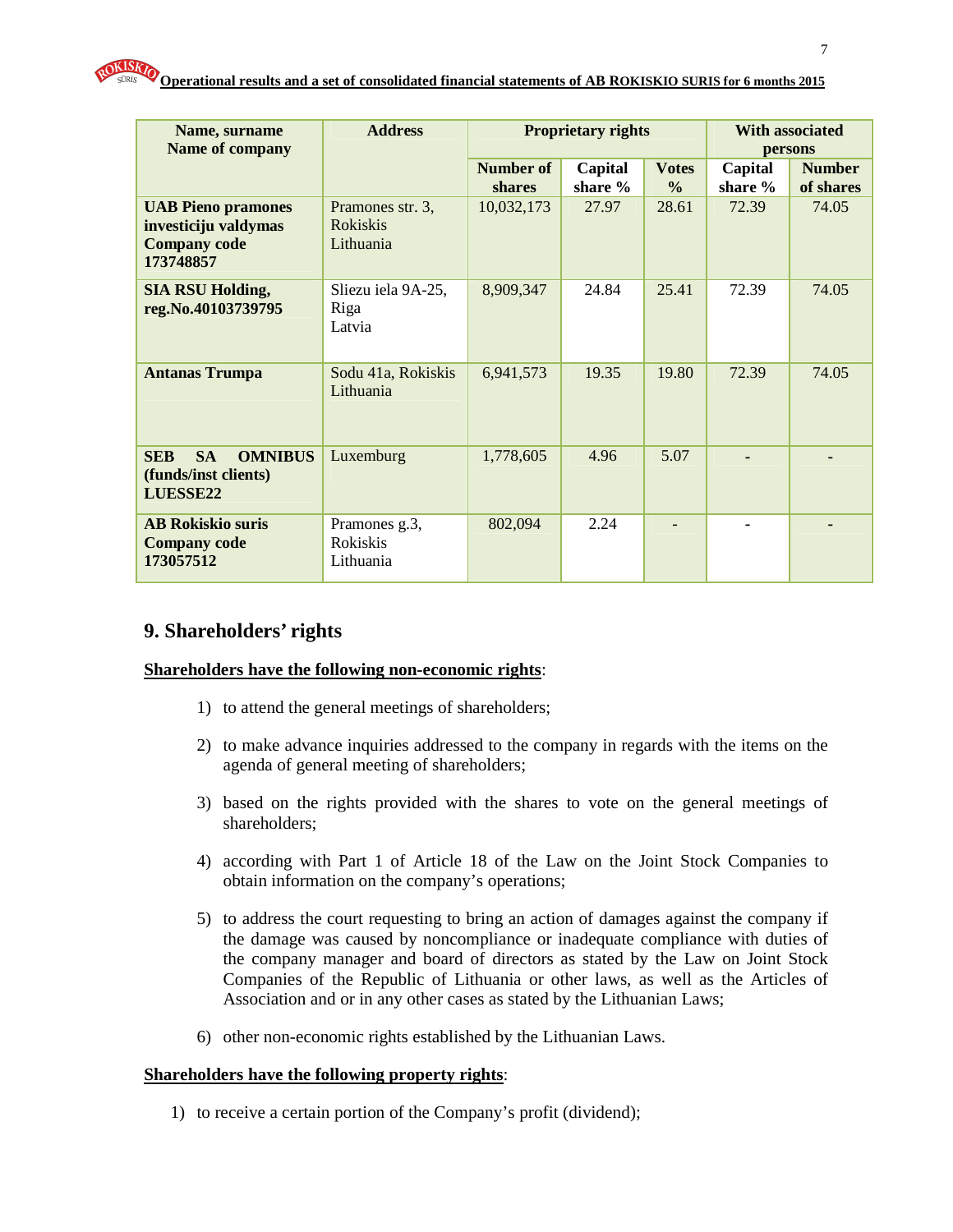- 2) to receive a certain portion of the company's funds when its authorized capital is decreased in order to pay out the fund to shareholders;
- 3) to receive shares without payment if the authorised capital is increased from the funds of the Company;
- 4) to have priority in acquiring the newly issued shares or convertible bonds of the Company unless the General Meeting of the Shareholders resolves to waive such right complying with the applicable Law;
- 5) to lend to the Company as determined by the Laws of the Republic of Lithuania, the company however cannot mortgage its assets when borrowing from shareholders. When the company borrows from shareholders the interest cannot exceed the average interest rate of the local commercial banks on the day of contracting. In this case the company and shareholders must not agree regarding the higher rate of interest;
- 6) to receive a portion of assets of the Company in liquidation;
- 7) other property rights established by the Lithuanian Laws.

The rights identified by points 1, 2, 3 and 4 are provided to the persons who were the company's shareholders at the end of the tenth working day after the corresponding general meeting of shareholders.

#### **10. Information on purchase of issuer's own shares**

During the public quotation from 07/09/2011 to 20/09/2011, AB Rokiskio suris acquired 788,804 own shares which made 2.20% of the company's authorized capital, and during the period from 01/12/2011 to 14/12/2012, it was acquired 13,290 own shares which made 0.04% of the company's authorized capital.

As at the end of period  $(30<sup>th</sup>$  June 2015), AB Rokiskio suris has in treasure 802,094 ordinary registered shares and it makes 2.24% of the company's authorized capital.

Treasury shares have no voting right.

## **11. Operations of the issuer**

AB Rokiskio suris is one of the largest and strongest dairy production companies in Lithuania. The sales of commodities are widely spread in both Eastern and Western export markets, as well as sales of short shelf life dairy products on the local market and in neighborhood countries.

As a result of Russian embargo and loss of sales in that country, the Company increased its sales to the USA. Also, it strengthened search for new markets in the Central Asia, Middle East and Far East.

The Group's production is developed in the towns of Rokiskis (AB Rokiskio suris), Utena (UAB Rokiskio pieno gamyba) and Ukmerge (UAB Rokiskio pieno gamyba subsidiary Ukmerges pienine).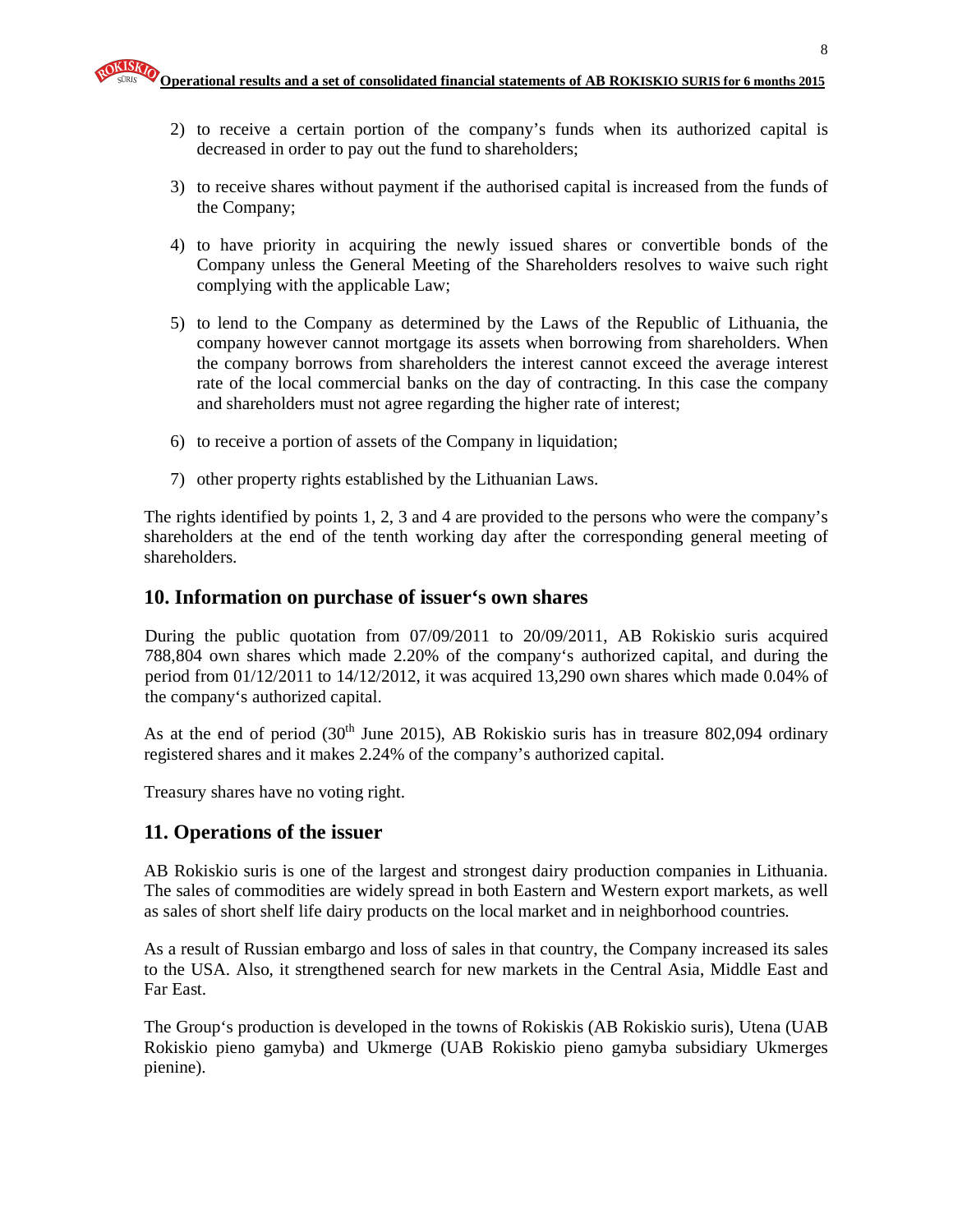Specialization of Rokiskis production plant – production and sales of fermented cheese and whey products.

Specialization of UAB Rokiskio pieno gamyba (Utena production plant) – fresh dairy products for the local market, whey protein concentrate, milk powder and butter production.

- Specialization of UAB Rokiskio pieno gamyba (Ukmerge production plant) – curd and curd cheese production.

- Specialization of UAB Rokiskio pienas – sales of the Group's products in Lithuania, Latvia and Estonia.

The cheese produced by the company AB Rokiskio suris comprises of fresh, semi-hard and hard cheese. The group of fresh cheese includes Cagliata (various fat content and weight), Mozzarella. The group of semi-hard cheese includes the following products: Rokiskio suris (various fat content and weight), Saules suris, Lietuviskas, Gouda, Suris "Visiems", "Naminis", "Zaloji karvute" etc., whereas Kietasis suris (various fat, moisture content and weight), "Montecampo" and "Gojus" belong to the hard cheese type. The production of long term maturing hard cheese ROKISKIO GRAND is further developed, it is packed in various weight packaging.

On June 4, 2015, in Brussels the Company participated at a high prestige competition "Superior Taste Award 2015" where International Taste & Quality Institute (iTQi) granted hard cheese Rokiškio GRAND with two starts. In accordance with the quality standards applied by *Michelin* it is a very high and honourable evaluation. The International Taste & Quality Institute iTQi - based in Brussels, is the world leading organization dedicated to testing and



promoting superior food and drink. This is a first time when the Company participates in such a competition and it is granted with so high evaluation.

Besides the main production of fermented cheese, AB Rokiskio suris produces liquid whey protein concentrate (WPC-34 and WPC-45) which is followed by the production of WPC powder, and also milk sugar (lactose), processed cheese, and smoked cheese. Production of fermented cheese remained at the similar level as last year. When compared cheese by type, it should be mentioned that the production of semi hard cheese decreased by 56 per cent due to the cancelled exports of this cheese to Russia. The production of other cheeses increased.

The Group of Rokiskio suris is one of the leaders on the local market with the market share of 20 per cent.

UAB Rokiskio pieno gamyba specializes in the production of fresh dairy products, i.e. fluid milk, sour milk, kefir, cream, curds and fresh cheese, chocolate coated cheese bars, yogurts, butter, for the local market, also the company provide service to AB Rokiskio suris producing the products for export such as butter, cream, WPC (whey protein concentrate) 34 and 80, and skim milk powder.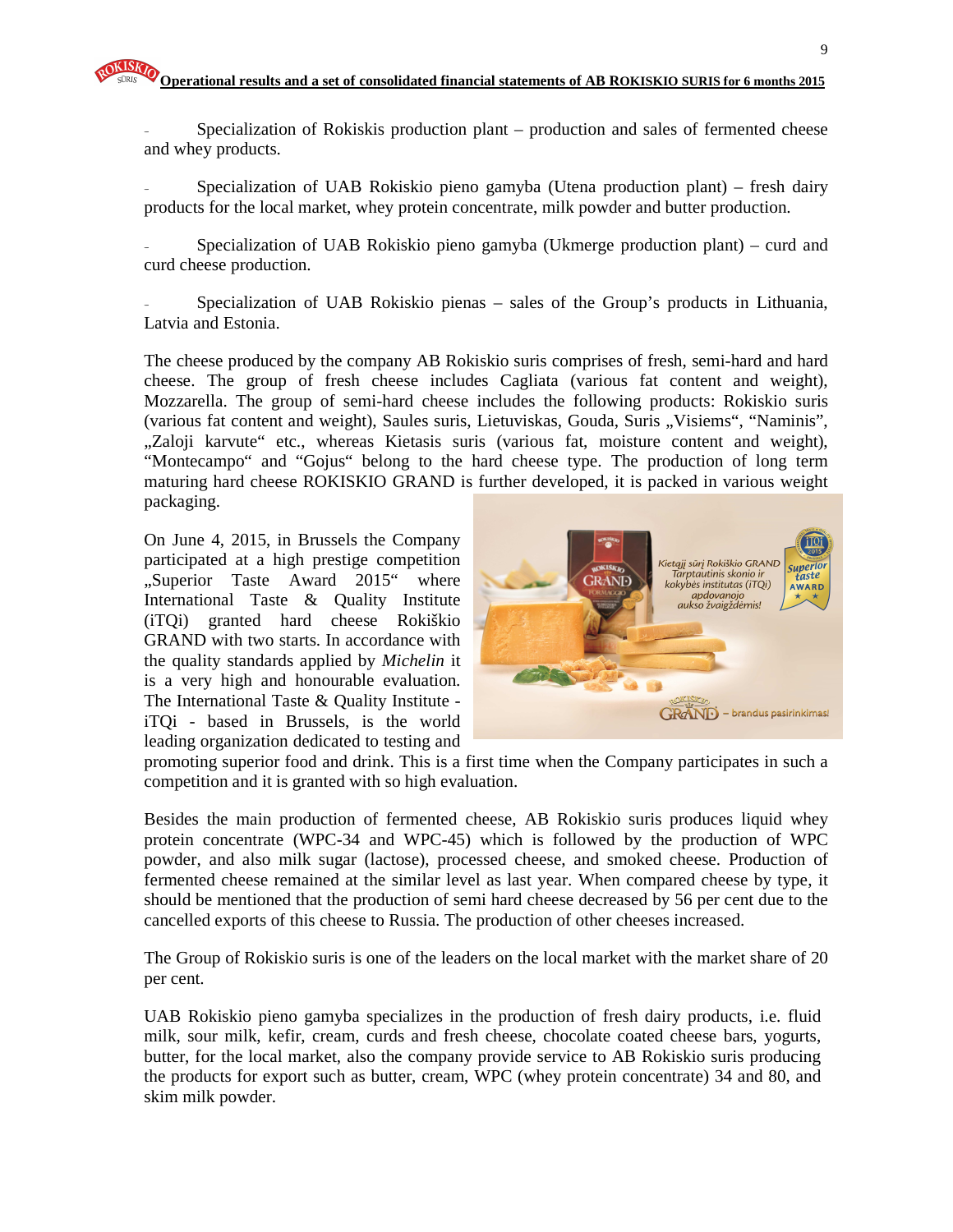The biggest part of production is exported. As before, the main direction of export is European Union (mainly Italy, Germany, Poland).

The biggest part of exported production is fermented cheese. Hard cheese is sold to Italy, Netherlands, the USA, Spain, and Israel. The Group is looking for new markets. One of new destinations is Kasakhstan. Various types of cheese exported to this country.

Sales of whey protein concentrate of 80 per cent were expanded, and now the product reaches the following markets: France, Germany, Denmark, Netherlands, Spain.

The Group's export sales of traditional products such as butter, cream, milk powder and byproducts (Whey protein concentrate and lactose) decreased in first six months 2015. Lactose sales to the Philippines are increasing, the export of lactose to India was started.

The January-June 2015 consolidated non-audited sales of the Group of Rokiskio suris amounted to kEUR101,078; i.e. 21.79 per cent less than in the same period last year. The first six months 2014 consolidated non-audited sales made kEUR129.236.

Main factor causing the decrease of sales in terms of value was the decreased prices in export markets (down to 48 per cent) as well as domestic markets (down to 15 per cent).

The decrease of sales was caused by the crisis of world dairy market which started in 2014, yet it was even worsened by the Russian embargo on dairy products in August 2014.

The January-June 2015 consolidated non-audited net profit of the Group of Rokiskio suris amounted to kEUR992; i.e. 23.04 per cent less than in the same period last year. The first six months 2014 net profit made kEUR1,289.

The reduced profit of the Group compared to the last year was caused by reduced sales quantities, increased stocks of products, and as mentioned before due to the drastic drop of sales prices.

It is mostly likeable that in the forthcoming year, this drop of prices lasting for over a year and a half, will finish and then the prices for raw milk will increase. The Company however do not forecast any sharp recovery of dairy prices on both domestic and export markets.

| Name of      | <b>Sold</b> |               |         |               |  |  |  |
|--------------|-------------|---------------|---------|---------------|--|--|--|
| countries    |             | Jan-June 2015 |         | Jan-June 2014 |  |  |  |
|              | k EUR       | $\frac{1}{2}$ |         | $\frac{0}{0}$ |  |  |  |
| Lithuania    | 36 086      | 31.80         | 41 097  | 30.38         |  |  |  |
| European     | 48 122      | 46.20         | 59 709  | 46.80         |  |  |  |
| countries    |             |               |         |               |  |  |  |
| Other        | 16 870      | 22.00         | 28 4 30 | 22.82         |  |  |  |
| countries    |             |               |         |               |  |  |  |
| <b>Total</b> | 101 078     | 100           | 129 236 | 100           |  |  |  |

## **Sales markets First 6 months 2015 and 2014**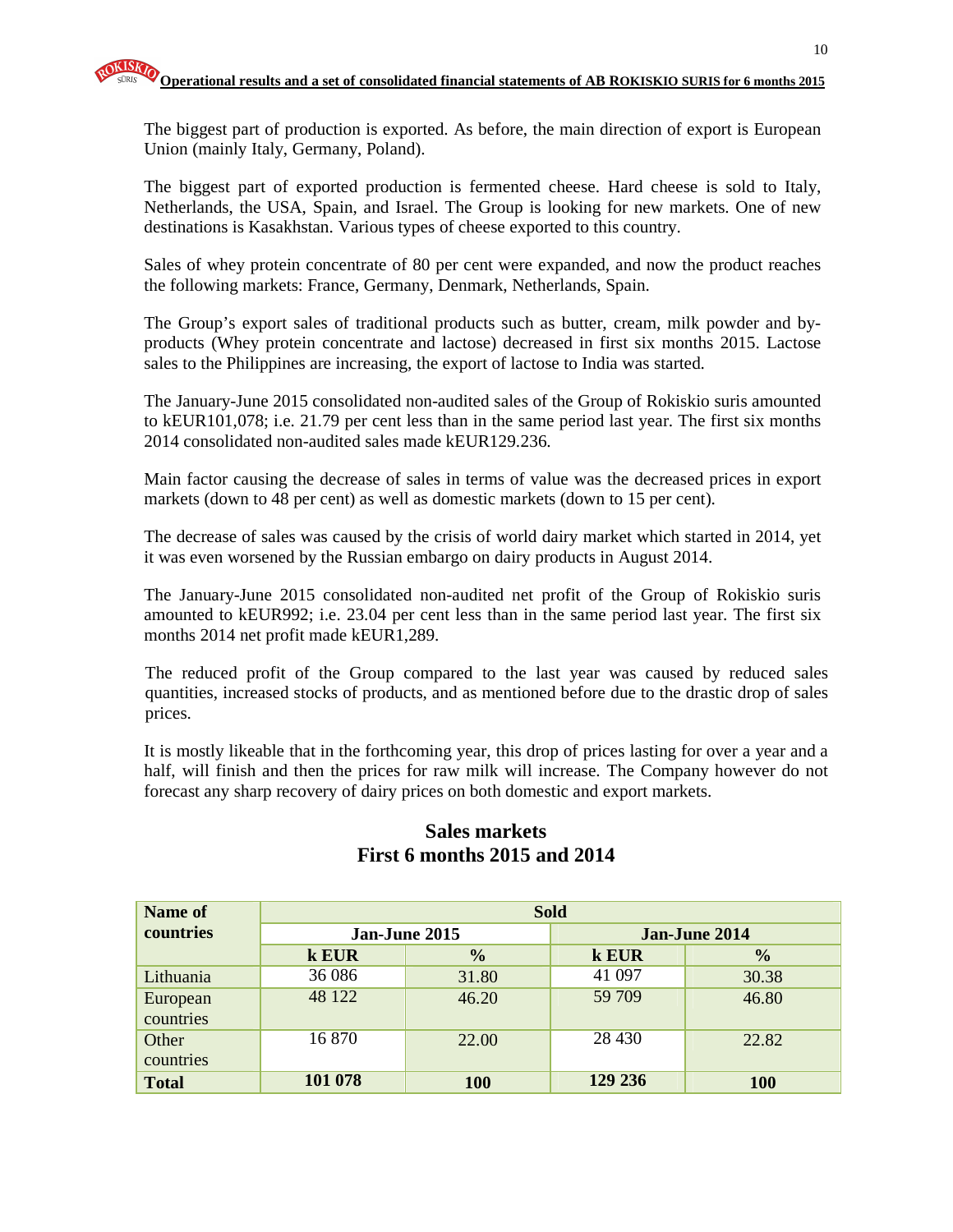

The Companies are highly concerned about food safety and quality issues in order to satisfy customer needs and comply with the environmental requirements. The Company AB "Rokiškio sūris" was the first in Lithuania who was certified in accordance with the Quality management and Environment management systems (ISO 9001:2008, ISO 14001:2004, ISO 22000:2005).

Following the requirements of those standards, the company implemented rules which ensure production of steady, uniform, qualitative and safe produce aiming to improve overall effectiveness of environment protection, and following the company's politics. The system covers all processes from raw milk purchase to the service of end customers. The systems are reviewed periodically and improved in order to maintain high quality of production, and to supply customers with qualitative wide range production.

The most important aspect of the companies' performance is food safety. In order to reach higher level of food safety effectiveness the company in Rokiskis improved the food safety system and in 2013 it was certified in accordance with the scheme for certification of food safety systems FSSC 22000. The system covers ISO 22000:2005 and ISO/TS 22002-1:2009 as well as additional requirements. The food safety scheme is recognized by the Global Food Safety Initiative GFSI, and it can replace some other previously recognized food safety standards such as BRCm IFS and SQF.

The company's laboratory is accredited in accordance with the international standard LST EN ISO/IES 17025.

In 2012, the Utena plant implemented and certified the social responsibility standard SA8000.

In 2015, as each year, the Company intends to allocate a part of its earning to investment projects. The group of AB Rokiškio sūris is going to make investments amounting to LTL 8.6 million.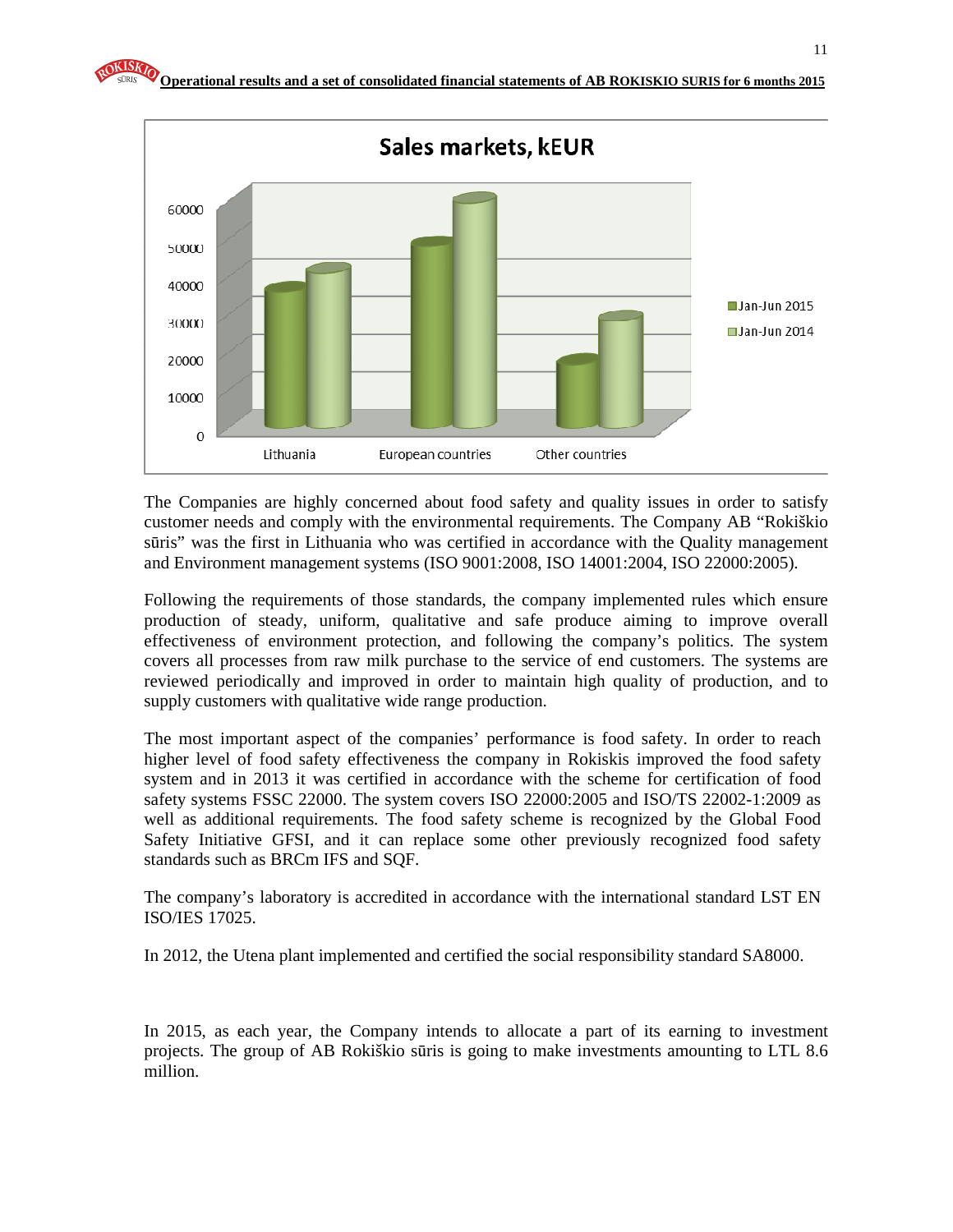Mainly the investments in 2015 will be directed into the main production departments of the company – production of cheese, cheese maturing and whey treatment, as well as to acquisition of related equipment.

As usual, great attention is paid to the departments providing services to the production plants and modernization of their equipment: cooling systems, power supply, waste utilization, ventilation systems, improvement of working conditions. It is provided that acquisition of equipment should first satisfy customer needs in terms of finished production. It is aimed the equipment would ensure safety and quality of the product as well as variability of packaging responding to growing market demand.

Long term objectives of AB Rokiskio suris Group:

- Create, consolidate and secure a safe long-term market for the produce
- Ensure stable and coordinated waste-free production programme
- Keeping stabilized relationships with raw milk suppliers.

## **12. Environment Protection**

The food safety and quality and environment protection politics of AB Rokiškio sūris covers continuous decrease of negative impact on environment, ensuring minimal consumption of resources, and strengthening waste treatment in order to minimize negative impact on air, water and earth.

Within the reporting period, AB Rokiškio sūris implemented successfully the targets and tasks provided by the Environment Protection Program 2015. The company employs six programs in order to monitor and analyze the impact on environment. It was not identified any unwelcome facts, the reports are supplied to the Environment Protection Authority.

Within the first half year 2014, the company processed 6.3 per cent more raw material, consequently the use of resources has changed also.

Consumption of energy resources in the first half year 2015, per 1 ton of raw material:

| Thermal power      | Electricity        | Water               | Waste effluent     |
|--------------------|--------------------|---------------------|--------------------|
| Decreased by 0.8 % | Increased by 4.3 % | Increased by 12.1 % | Increased by 0.9 % |

During the first half year 2015, 66% of used water was extracted from the company's fresh water bores. The savings of the underground water made 7.3 % as it was used the cleaned whey water instead.

The whey from production procedure is fully processed. Nanofiltration, ultrafiltration and reverse osmosis are used in the processing technology. The water extracted from whey ("cow water") complies with the environmental requirements. Effectiveness of cleaning equals to 98% in terms of BDS7. 26.1 % of the cleaned water is used second time.

The waste is treated by the internal waste water treatment plant with nitrification and dinitrification, as well as chemical discharge of phosphorus. The effectiveness of cleaning amounts to 98-99 % in accordance with the controlled parameters.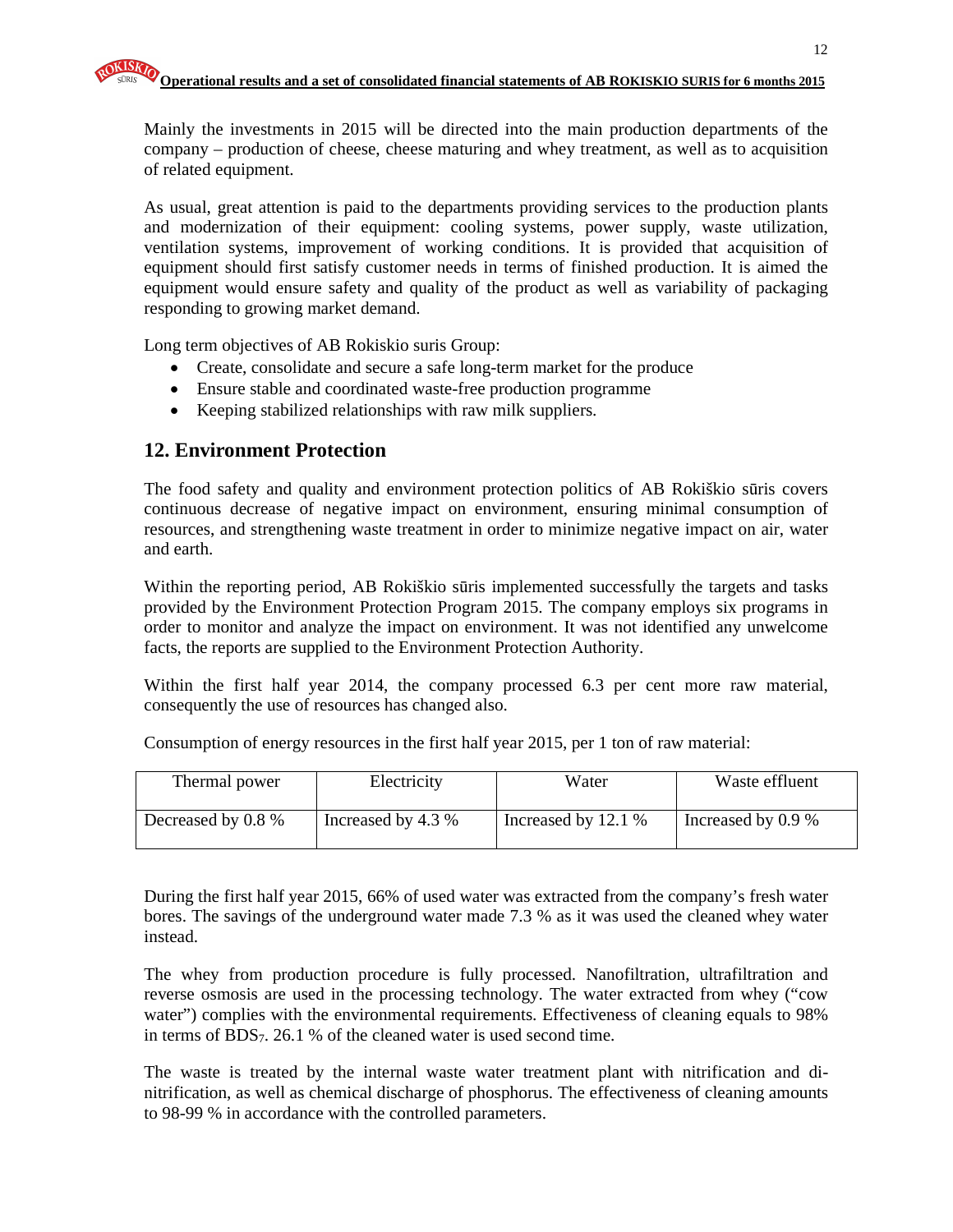A part of waste is handled by UAB Rokiškio vandenys, it amounts to 3.8 % of total waste. The amount of discharged contaminants with the waste in accordance with BDS<sub>7</sub> is equal to 0.11 kg/ ton of raw material.

AB Rokiškio sūris employs 274 vehicles. 42 % of which complies with the requirements set by Euro 4 or 5, 20 % complies with Euro 3, and 4% with Euro 2 and 1. The average age of the used vehicles is 11.1 years. 68% of the vehicles run on diesel, 4% on oil gas, and 28% on petrol.

The comprised waste (both hazardous and non-hazardous) is handled by UAB Rokiškio komunalininkas. In the first half year 2015, it was 153 t of household waste, 8.99 t of hazardous waste, and 4018 t of sludge from waste water treatment plant was used for soil fertilization. It was collected the secondary waste as follows: paper and carton 11.5 t, plastics 20.2 t, metal 3.6 t, tires 8.1 t.

AB Rokiškio sūris has a Licence for integrated prevention and control of pollution (TIPK), which was renewed on  $12^{th}$  September 2014.

## **13. Procedure for amendments of the Articles of Association**

Pursuing the Articles of Association of AB ,, Rokiškio sūris", the Articles may be exclusively changed by the general meeting of shareholders, except the cases provided by the Law on joint stock companies of the Republic of Lithuania. To accept the decision changing the Articles of Association, it is needed 2/3 of votes of total participants in general meeting of shareholders.

#### **14. Management bodies of the issuer**

In accordance with the Articles of Association of AB "Rokiškio sūris", the managing bodies of the company are as follows: General shareholders' meeting, the Board of Directors and the Chief Executive Officer.

The competence and procedure of announcement applied to the general shareholders' meeting complies with the competence and procedure of announcement applied to the general shareholders' meeting established by the Law on Joint Stock Companies.

The Board of Directors is a collegial management body comprised of 5 (five) members. The Board members are elected and recalled by the general shareholders' meeting pursuing the procedure set by the Law on Joint Stock Companies.

The Chief Executive Officer is a one-man management body who organizes everyday activities of the company, discusses and solves the company's long term strategic objectives as well as issues of business plans. Within relationship between the company and other persons, the Chief Executive Officer acts determinatively on behalf of the company.

#### **Members of the Board of Directors**:

#### As at  $30<sup>th</sup>$  June 2015

**Dalius Trumpa** – Board Chairman (elected on  $17<sup>th</sup>$  July 2012). Owns 83,500 ordinary registered shares, i.e. 0.23% of the Authorized capital and 0.24% of votes of AB "Rokiškio sūris". Education – university degree. Works for the company since 1991. As from 2007 appointed a deputy director.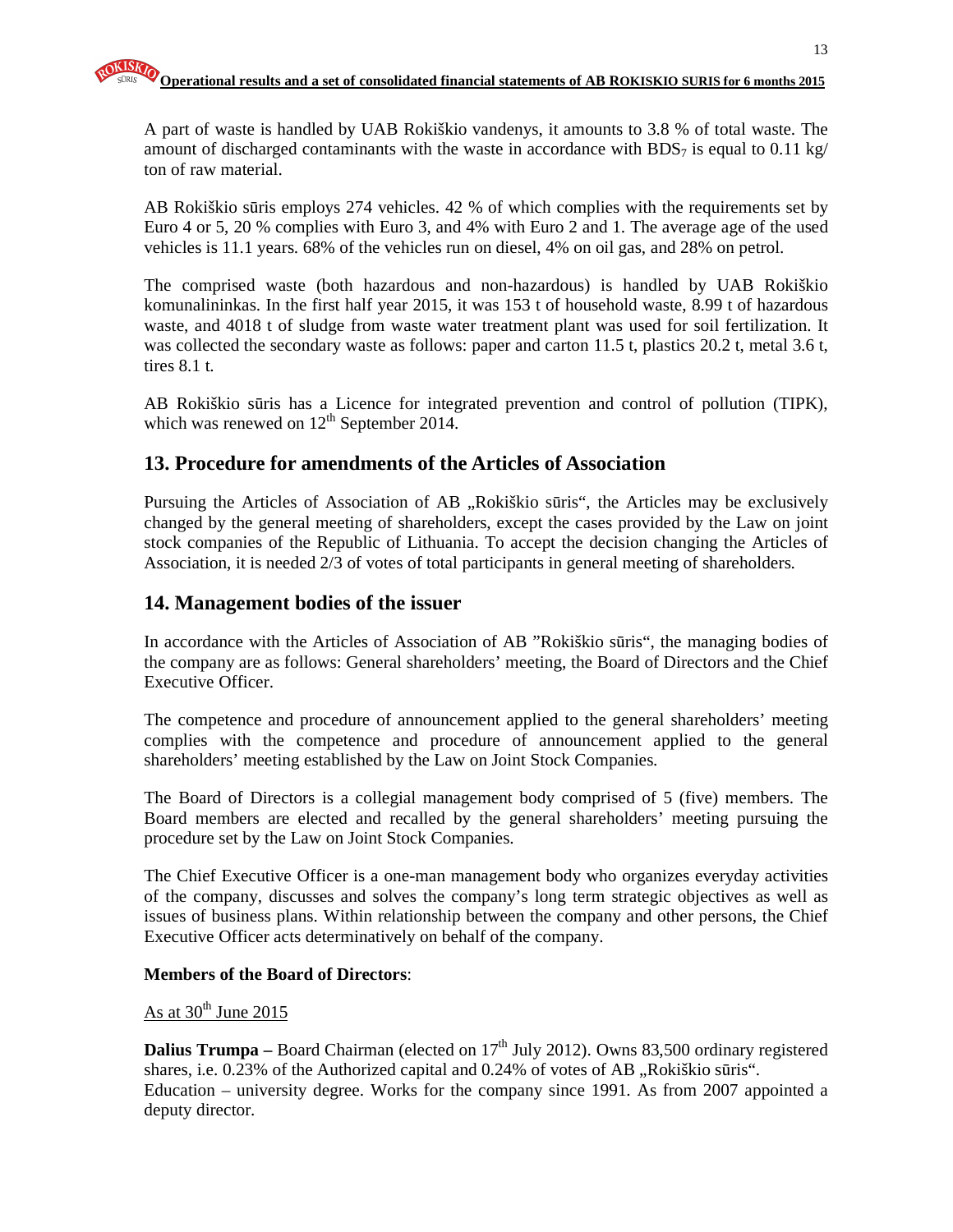Participation in the activities of other companies:

Shareholder of UAB Pieno pramones investiciju valdymas, having 3.91% of the company's shares and votes;

As from 2007, Chief executive officer of a subsidiary UAB Rokiskio pienas, having no shares; As from 29<sup>th</sup> April 2013, Chief executive officer of a subsidiary UAB Rokiskio pieno gamyba, having no shares;

Director of UAB Rokvalda, having 100% of shares and votes.

As from 11<sup>th</sup> December 2013, director of SIA RSU Holding having 11.26% of shares of SIA RSU Holding.

Shareholder of TEO LT having less than 0.001 % of the company's shares.

**Antanas Kavaliauskas** - Deputy Chairman (elected on  $17<sup>th</sup>$  July 2012), the Chief Financial Officer of AB "Rokiškio sūris", having no ownership of AB "Rokiškio sūris".

Works for the company since 2002 in the capacity of finance director. Education – university degree. In 1997, obtained a master degree of finance management in Kaunas technology university.

Participation in the activities of other companies:

Shareholder of UAB "Pieno pramonės investicijų valdymas" owning 3.91% of shares of UAB" Pieno pramonės investicijų valdymas".

Board Chairman of Latvian company SIA Jekabpils piena kombinats, having no shares.

**Ramūnas Vanagas - Board member (elected on 17<sup>th</sup> July 2012), Development Director of AB** ",Rokiškio sūris", having no ownership of shares of AB "Rokiškio sūris".

Education – university degree. Works for the company since 2005 in the capacity of business development director.

Participation in the activities of other companies:

Shareholder of UAB "Pieno pramonės investicijų valdymas" owning 3.91% of shares of UAB" Pieno pramonės investicijų valdymas".

**Darius Norkus - Board member, (elected on 17<sup>th</sup> July 2012), Sales and Marketing director of** AB "Rokiškio sūris", having no shares of the company.

Education – university degree. Works for the company since 2001 in the capacity of the sales and marketing director.

Participation in the activities of other companies:

Shareholder of UAB "Pieno pramonės investicijų valdymas", having 3.91 % of the company's shares and votes.

**The 21 August 2015 Extraordinary General Meeting of Shareholders of AB Rokiskio suris cancelled the Board of Directors and elected a new Board of Directors for the term of 4 years.** 

5 Board Members newly elected to the Board of Directors:

**Dalius Trumpa** – Board Chairman, (elected on 21/08/2015), Deputy Director of AB Rokiškio sūris, holds 83,500 shares, i.e. 0.23% of the Authorized Capital of AB Rokiškio sūris and 0.24% votes.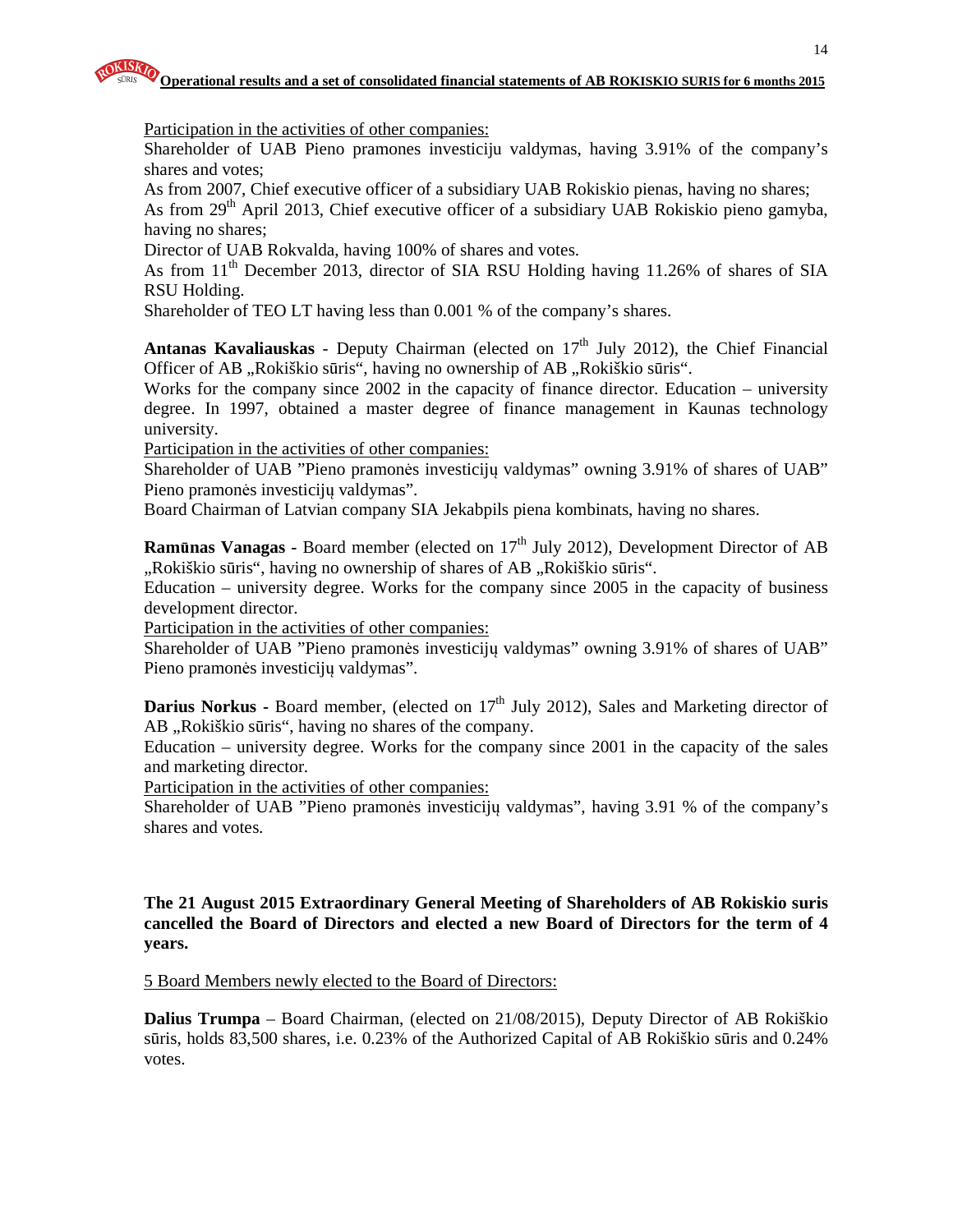**Antanas Kavaliauskas** – Deputy Board Chairman, (elected on 21/08/2015), CFO of AB Rokiškio sūris, does not hold any shares of AB Rokiškio sūris.

**Antanas Trumpa** – Board Member, (elected on 21/08/2015), CEO of AB Rokiškio sūris, holds 6,941,573shares of AB Rokiškio sūris, i.e. 19.35% of the Authorized Capital of AB Rokiškio sūris and 19.80% votes.

**Ram**ū**nas Vanagas** – Board Member, (elected on 21/08/2015), Development Director of AB Rokiškio sūris, does not hold any shares of AB Rokiškio sūris.

**Darius Norkus -** Board Member, (elected on 21/08/2015), Sales and Marketing Director of AB Rokiškio sūris, does not hold any shares of AB Rokiškio sūris.

#### **Manager of the Company:**

The Chief Executive Officer is a one-man management body who organizes everyday activities of the company. Within relationship between the company and other persons, the Chief Executive Officer acts determinatively on behalf of the company.

#### **Information on the company's manager (director):**

#### **The CEO of the Company:**

**Antanas Trumpa** holds 6,941,573 ordinary registered shares of AB Rokiskio suris, i.e. 19.35% of the Authorized Capital of AB Rokiskio suris and 19.80% of votes.

Education – university degree. Works for the company as from 1966. In 1979, prepared a dissertation "Organizing the work of vacuum apparatus" in Kaunas Polytechnic Institute, consequently on 12th October 1994 was granted a doctor degree by Lithuanian Science Council. Participation in the activities of other companies:

Shareholder of UAB "Pieno pramonės investicijų valdymas" with 6,758, i.e. 67.04% of the shares and votes of UAB" Pieno pramonės investicijų valdymas".

Shareholder of SIA RSU Holding having 77.37% of the company's shares.

#### **Information on the company's finance director:**

#### **Chief Financial Officer Antanas Kavaliauskas**

For more information about the Chief Financial Officer see point 14 as per information about the management bodies.

## **15. Management structure and Employees**

AB "Rokiškio sūris" Group's management structure is formed in line with the key functions such as Sales, Production, Finance management, Milk procurement, Logistics, Central services, and Development.

In accordance with the corporate strategy approved by the Board of Directors the Company's key operational targets cover all functional areas such as finance, marketing, procurement, production and control of human resources and their achievements. In order to reach the set targets the company has established an internal control system as well as the Audit Committee. The main functions include analyzing and evaluation, also providing recommendations for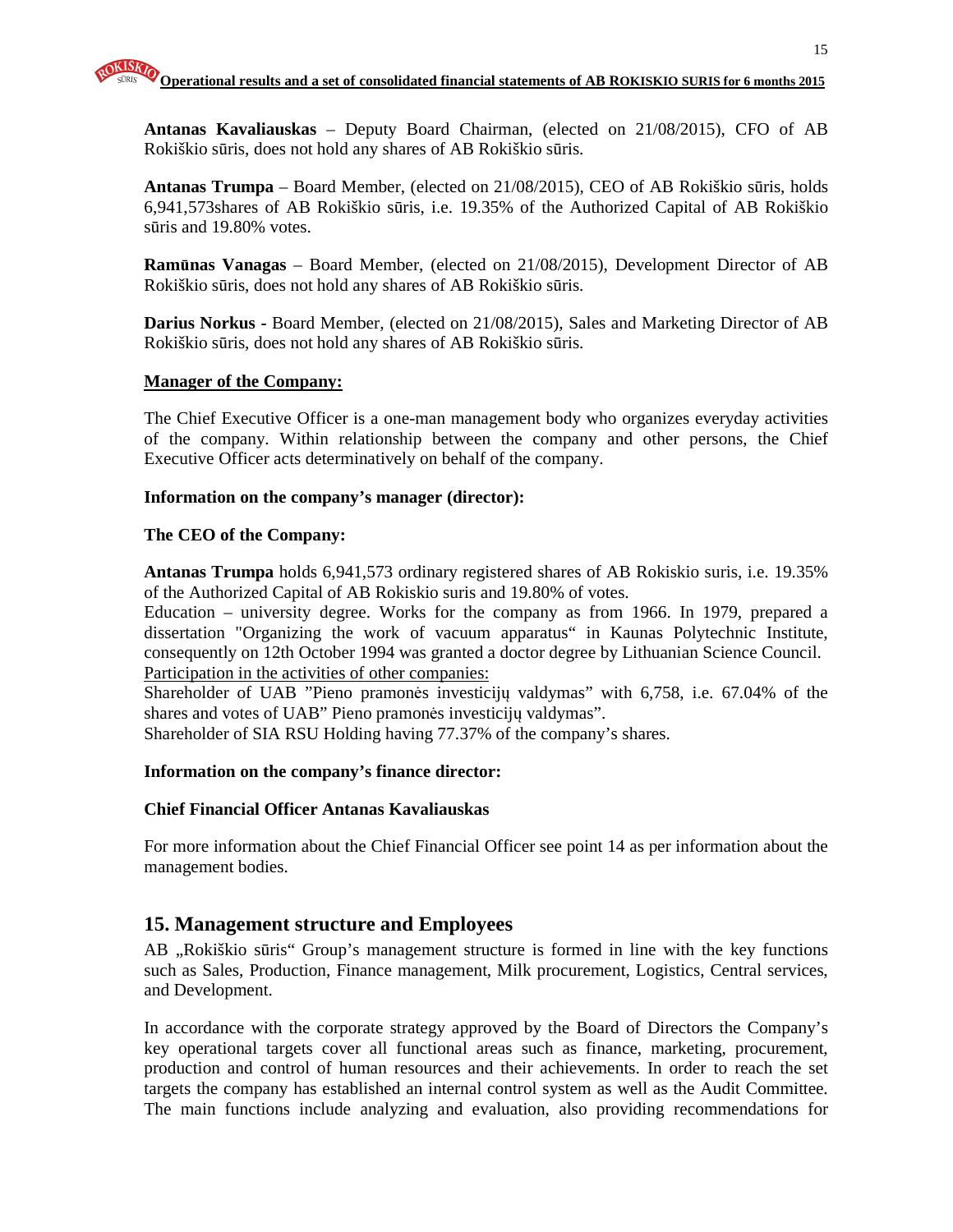improvement of the Company's operational performance. The findings of Audit Committee are presented to the Company's management, and an action plan is prepared accordingly in order to eliminate identified weaknesses. The accounting system of the company's groups is prepared in accordance with the International Accounting Standards applied in the European Union.

The company's Audit Committee is made of 3 members one of which is independent and has at least 5 year experience in accounting. Other members of the Committee also have appropriate experience to perform their duties. The Audit Committee performance includes independent and objective surveillance, review, evaluation and consultation of the company in order to improve procedures and to increase additional value.

The Company's performance is managed and controlled in assistance with the informational technologies. Security of the data on the Company's information system is ensured by document copying.

As at  $30<sup>th</sup>$  June 2015, the number of employees working for the group of AB Rokiškio sūris amounted to 1,635 (average number of employees).

*The table shows average number of employees of Rokiškio s*ū*ris group and variation of average salaries in six month period 2015:*

| <b>Average number of employees</b> | 2015.06.30 | 2014.12.31 |
|------------------------------------|------------|------------|
| Total:                             | 1635       | 1665       |
| Incl.<br><b>Managers</b>           | 10         | 10         |
| <b>Specialists</b>                 | 287        | 289        |
| Workers                            | 1338       | 1366       |
|                                    |            |            |
| <b>Average monthly salary, Lt</b>  | 805        | 801        |
| managers                           | 1690       | 1562       |
| specialists                        | 840        | 844        |
| workers                            | 790        | 761        |

*Education of the employees working for Rokiskio suris* 

|                        | 2015.06.30 | 2014.12.31 |
|------------------------|------------|------------|
| <b>Education</b>       |            |            |
| University degree      | 164        | 159        |
| Vocational school      | 784        | 784        |
| High school            | 675        | 708        |
| Unfinished high school | 12         | 14         |

There is a practice of signing Corporate Labour Contract between the Company and an employee, also there is Trade-Union Committee of AB Rokiskio suris.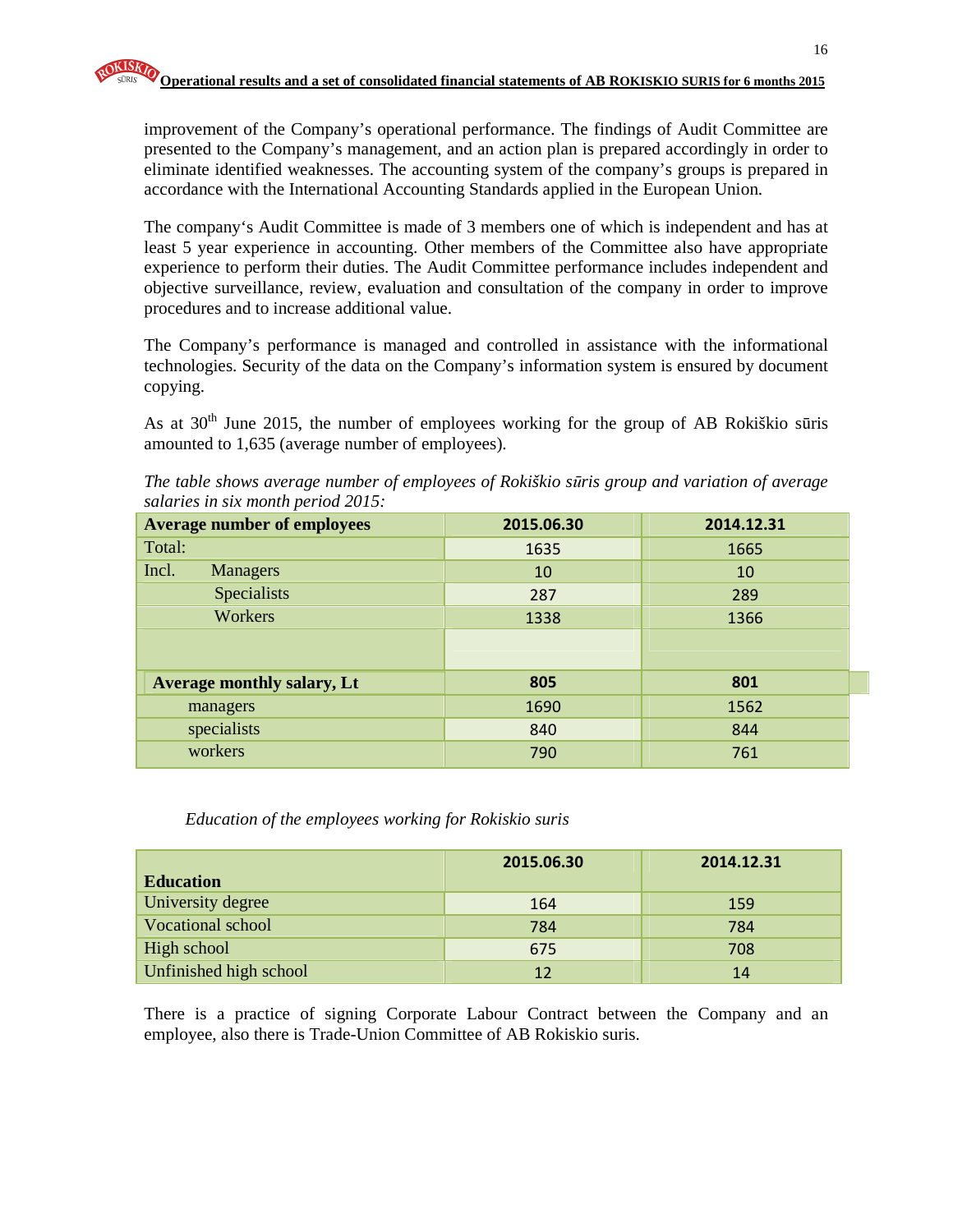## **16. Key up-to-date information of the issuer's performance**

*On 21 August 2015 it was held an Extraordinary General Meeting of Shareholders of AB Rokiskio suris.* 

Resolutions enacted by the Extraordinary General Meeting of Shareholders:

1. Recall of the Company's Board of Directors.

#### Resolution**:**

To recall all members of the Company's Board of Directors.

2. Election of the Company's Board of Directors.

The following members of the Board of Director of AB Rokiškio sūris were elected: Antanas Kavaliauskas (CFO, AB Rokiškio sūris), Darius Norkus (Sales and Marketing Director, AB Rokiškio sūris), Antanas Trumpa (CEO, AB Rokiškio sūris), Dalius Trumpa (Director, UAB Rokiškio pienas), Ramūnas Vanagas (Development Director, AB Rokiškio sūris).

3. Regarding purchase of the Company's shares

AB Rokiškio sūris have accumulated a reserve for treasury shares amounting to kEUR 11,668.

#### Resolution**:**

1. The Company shall acquire the company's shares whose total nominal value including the shares already kept in the company's own treasury shall not exceed 1/10 of the Authorized Capital.

2. Purpose of acquisition of own shares – maintain and increase price of the company's shares.

3. Period during which the company may purchase own shares - 18 months from the day of approval of the resolution.

4. Maximal purchase price per share shall be settled at 10 per cent higher from the market price of the company's shares on the date when the resolution to start purchasing own shares is adopted by the Board of Directors, and the minimal purchase price per share shall be settled at 10 per cent lower from the market price of the company's shares on the date when the resolution to start purchasing own shares is adopted by the Board of Directors.

5. Minimal sales price per share of the treasury shares is equal to the price of acquired shares. When selling treasury shares it should be established equal opportunities for all shareholders to acquire the company's shares.

6. The acquired treasury shares can be cancelled.

7. To authorize the Board of Directors to organize purchase and sales of the treasury shares, establish an order for purchase and sales of the own shares, as well as their price and number, and also complete all other related actions pursuing provisions of the resolution and requirements of the Law on Public Limited Liability Companies.

4. Approval of the procedure for providing loans by the Company.

#### Resolution**:**

1. In order to secure the Company's steady operations and implement other objectives, it shall be settled that the Company may provide loans to the following persons: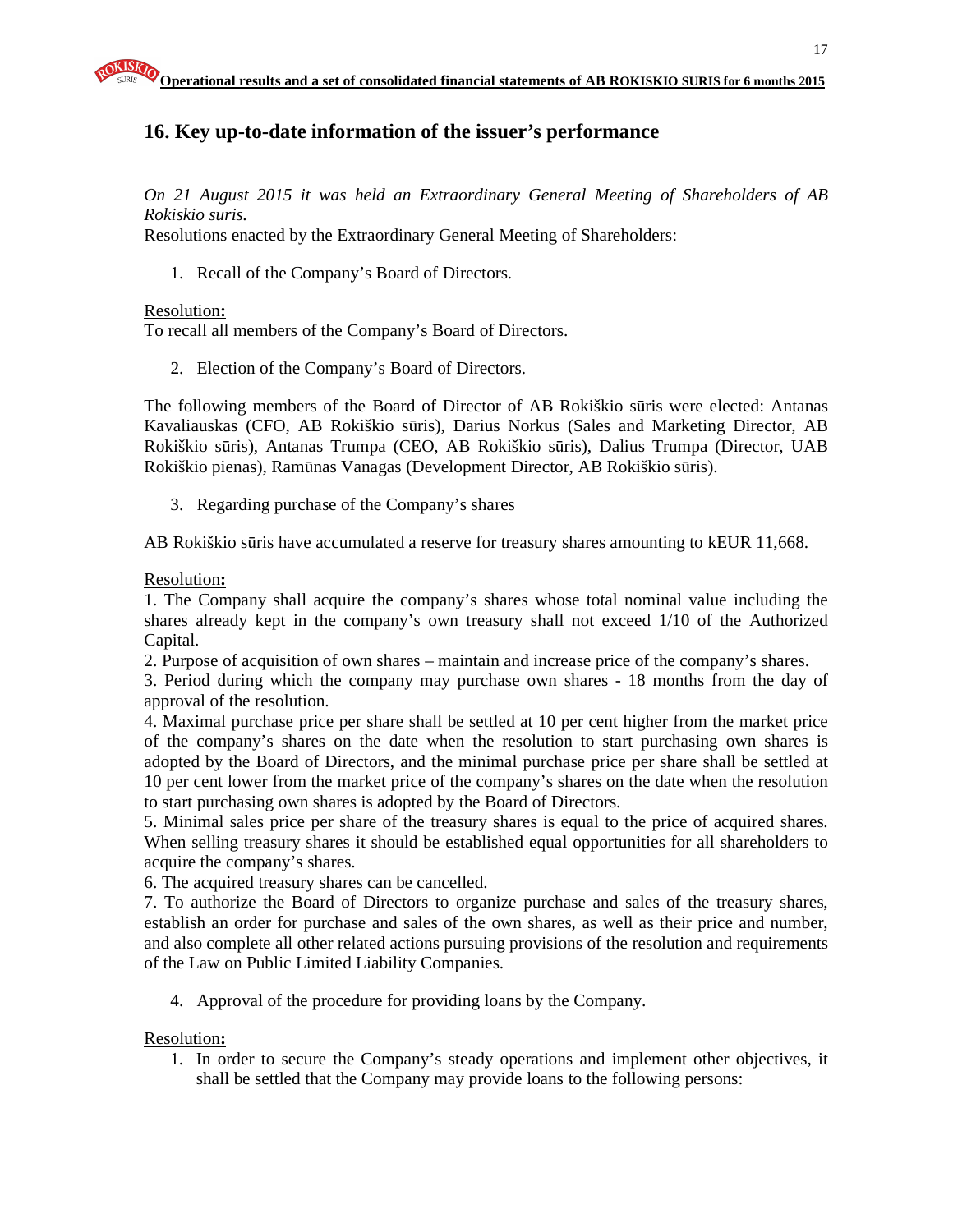- suppliers of raw milk in order to secure steady supply of raw milk and/or improve or maintain good relationship with major raw milk suppliers;
- buyers of production in order to maintain good relationship with long-time buyers of production;
- other legal and/or natural persons related with the Company's performance.
- 2. It shall be settled that the interest rate established by the Company for the loans provided to the above persons shall not be lower than the total interest rate received by the Company from other credit entities.
- 3. To authorize the Board of Directors to supervise implementation of the loan granting procedure established by the Company, also the Board of Directors to supervise loans already granted in order to ensure that the loans previously granted by the Company would respect the established loan granting procedure.

*On 24 April 2015 it was held a General Meeting of Shareholders of AB Rokiskio suris. Resolutions enacted by the General Meeting of Shareholders:* 

1. Auditor's findings regarding the consolidated financial reports and annual report. Debriefed.

2. The Audit Committee report.

Resolution:

To endorse the report of the Audit Committee.

3. The Company's consolidated annual report for the year 2014.

Debriefed with the consolidated annual report for the year 2014 of AB Rokiškio sūris.

4. Approval of the company's consolidated financial accounting for the year 2014. Resolution:

To approve the consolidated financial reports for the year 2014.

5. Allocation of the profit (loss) of the Company of 2014.

Resolution:

To approve allocation of the profit (loss) of the Company of 2014.

thou LTL thou EUR

| 1.  | Non-distributable profit at beginning of year          | 168,820   | 48,894  |
|-----|--------------------------------------------------------|-----------|---------|
| 2.  | Approved by shareholders dividends related to the year | (3,507)   | (1,016) |
|     | 2013                                                   |           |         |
| 3.  | Transfers from other reserves                          | 13,336    | 3,862   |
| 4.  | Non-distributable profit at beginning of year after    | 178,649   | 51,740  |
|     | dividend payout and transfer to reserves               |           |         |
| 5.  | Net profit (loss) of fiscal year for Company           | (21, 154) | (6,127) |
| 6.  | Distributable profit:                                  | 157,495   | 45,614  |
| 7.  | Profit share for mandatory reserve                     |           |         |
| 8.  | Profit share for other reserves                        |           |         |
| 9.  | Profit share for dividend payout                       | -         |         |
| 10. | Profit share for annual payments (tantiemes) to the    |           |         |
|     | <b>Board of Directors</b>                              |           |         |
| 11. | Profit share for employee bonuses and other            |           |         |
| 12. | Non-distributable profit at end of year                | 157,495   | 45.614  |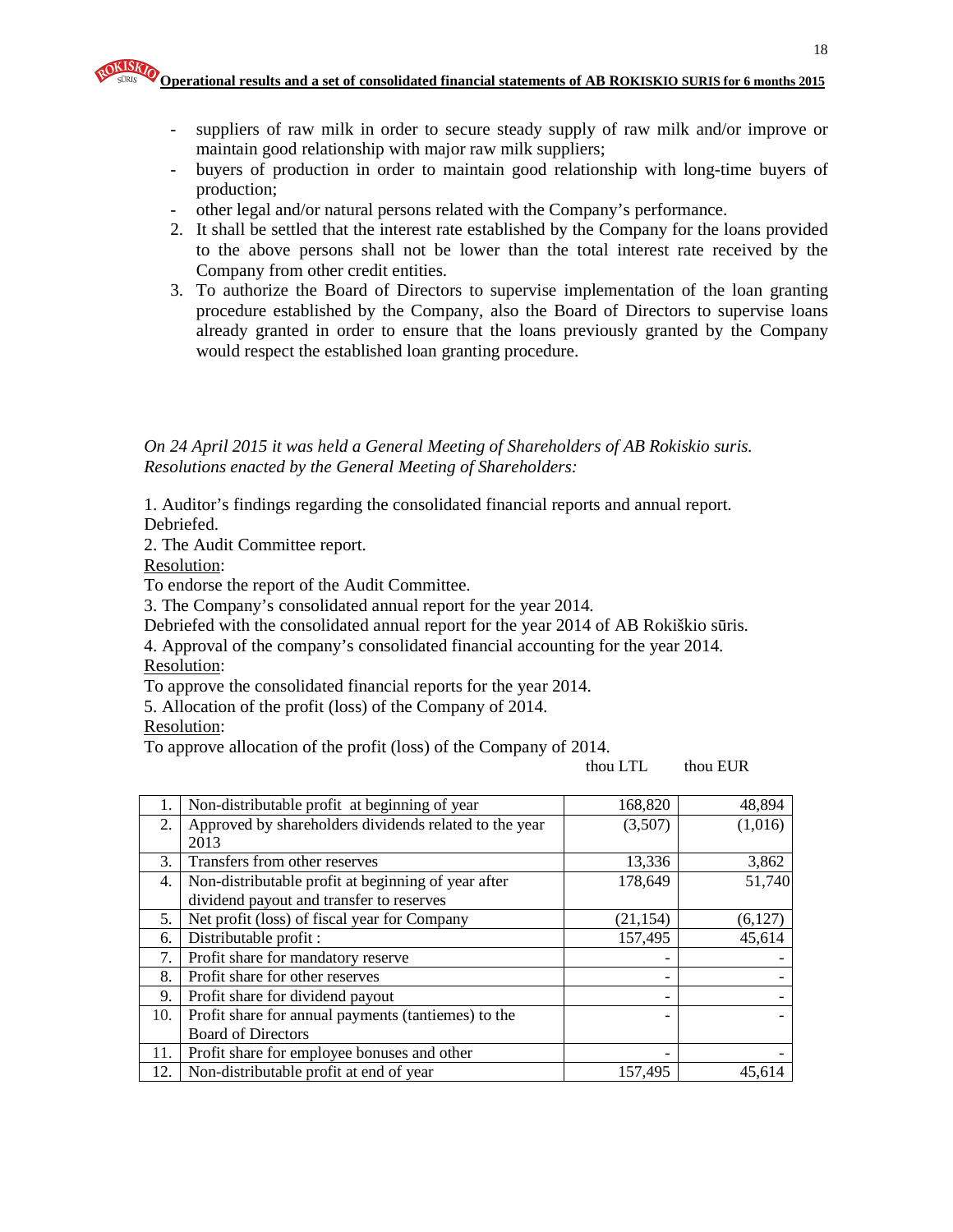6. Redenomination of Litas into Euros of the Company's Authorised Capital and of Nominal Value of Securities

Resolution:

According to Republic of Lithuania Law on Euro Adoption, Republic of Lithuania Law on Redenomination to the Euro of the Capital and of the Nominal Value of Securities of Public Limited Liability Companies and Private Limited Liability Companies, and Amendment of the Articles of Association of These Companies and Republic of Lithuania Law on Limited Liability Companies the par value of one AB Rokiskio suris share will be changed from LTL 1 (one) to EUR 0.29 (twenty nine hundredth) and the Company's Authorised Capital will accordingly be set at EUR 10,401,711.30 (ten million four hundred one thousand seven hundred eleven euros 30 ct) divided into 35,867,970 (thirty five million eight hundred sixty seven thousand nine hundred seventy) ordinary registered shares.

7. Approval of new wording of the Company's Articles of Association.

Resolution:

To approve the new wording of the Company's Articles of Association pursuing the adopted resolution to redenominate Litas into the Euro of the Company's Authorised Capital and of Nominal Value of Securities, and in regards with amendments of Republic of Lithuania Law on Public Limited Liability Companies as well as other drafted amendments of the Articles of Association.

To authorize the Company's CEO Antanas Trumpa to sign the new wording of the Articles of Association of AB Rokiškio sūris.

8. Election of the Company's auditor and establishment of payment conditions.

Resolution **:**

To elect an audit company UAB PricewaterhouseCoopers to perform an audit of annual consolidated financial statements and evaluation of the annual report of the Group of AB Rokiskio suris and the Parent Company. Remuneration for the audit shall be identified by the Board of Directors. The Company's manager is authorized to sign an agreement with the audit company.

9. Regarding purchase of own shares.

Resolution:

1). To purchase up to 10 per cent of own shares.

2). Purpose of acquisition of own shares – maintain and increase the price of the company's shares.

3). Period during which the company may purchase own shares - 18 months from the approval of resolution.

4). Maximal purchase price per share set as – EUR 3,475 minimal purchase price per share is set equally to nominal value of share – EUR 0,290.

5). Minimal sales price per share of the treasury shares is equal to the price at which the shares were purchased.

When selling treasury shares it should be established equal opportunities for all shareholders to acquire the company's shares. Also, it shall be provided the opportunity to annul treasury shares. 6). To authorize the Board of Directors to organize purchase and sales of the own shares, establish an order for purchase and sales of the own shares, as well as their price and number, and also complete all other related actions pursuing the resolutions and requirements of the Law on Joint Stock Companies.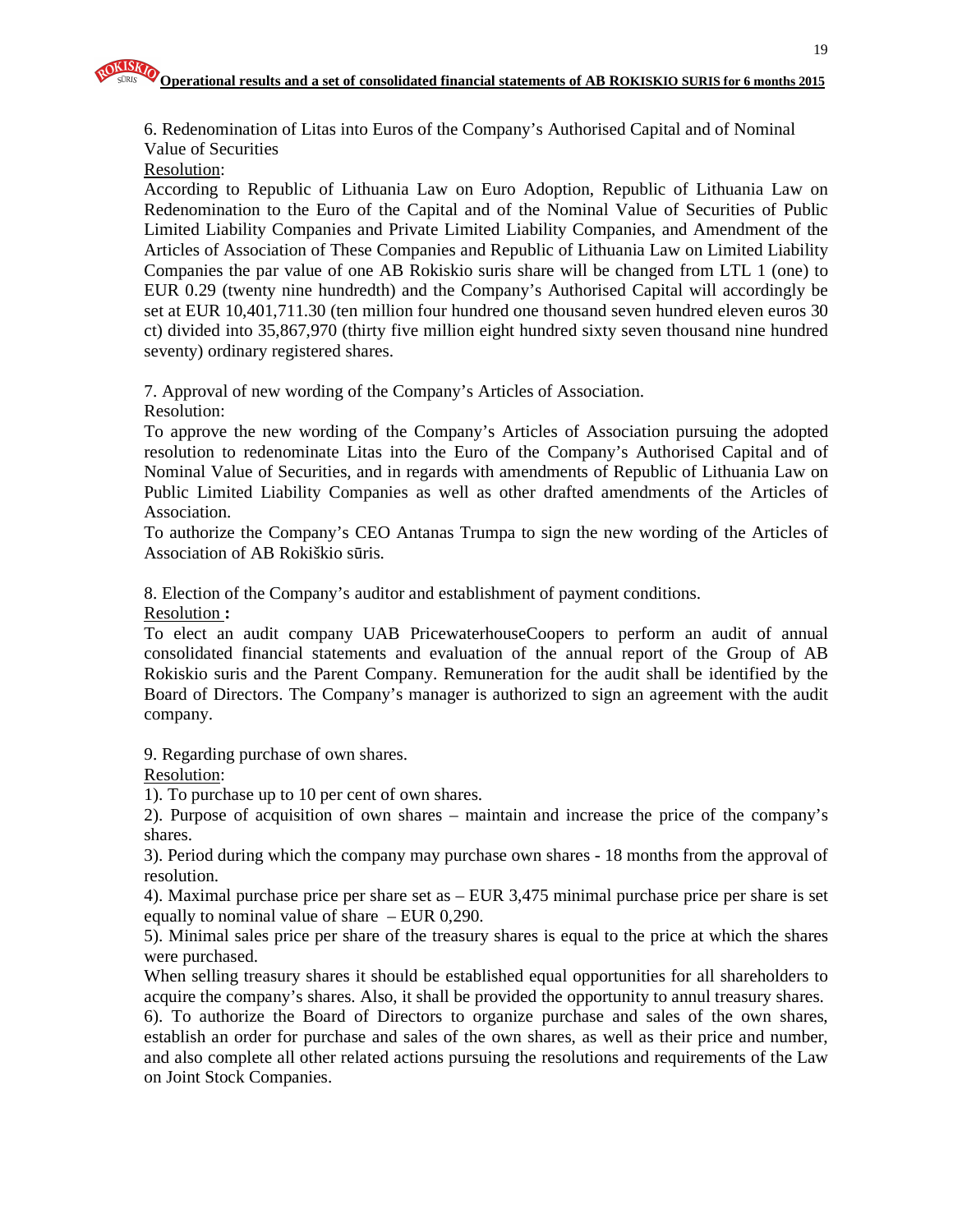10. Regarding compounding the reserve to acquire own shares. Resolution: Reserve for acquisition of own shares accumulated amounts up to EUR 11,668 thousand.

*Interim results of the Group of AB Rokiskio suris for 3 months 2015.* 

In January-March 2015, the consolidated non-audited sales of the Group of AB Rokiskio suris made EUR 52.251 million, i.e. less by 17.57 per cent compared to the same period of last year. In 2014, the consolidated three month sales made EUR 63.387 million.

The consolidated non-audited net loss of 3 months 2015 of AB Rokiskio suris Group made EUR 46 thousand, whilst in the same period last year the consolidated non-audited net loss made EUR 597 thousand.

Decrease of sales was caused by the drop of product prices down to 48 per cent compared to the same period of last year.

The negative result was caused due to the low prices of finished products and very passive market.

All information on the company's material events is presented following Article 28 of the Law on Securities of the Republic of Lithuania.

The company publishes its information through the base of Central Public Information, on the website of Vilnius Securities Exchange http://www.baltic.omxnordicexchange.com and the company's website www.rokiskio.com

## **17. Pursuing the Governance Code of the companies**

Pursuing the company's strategy and internal politics, Rokiskio suris AB respects the recommendations provided by the Governance Code approved by NASDAQ OMX Vilnius.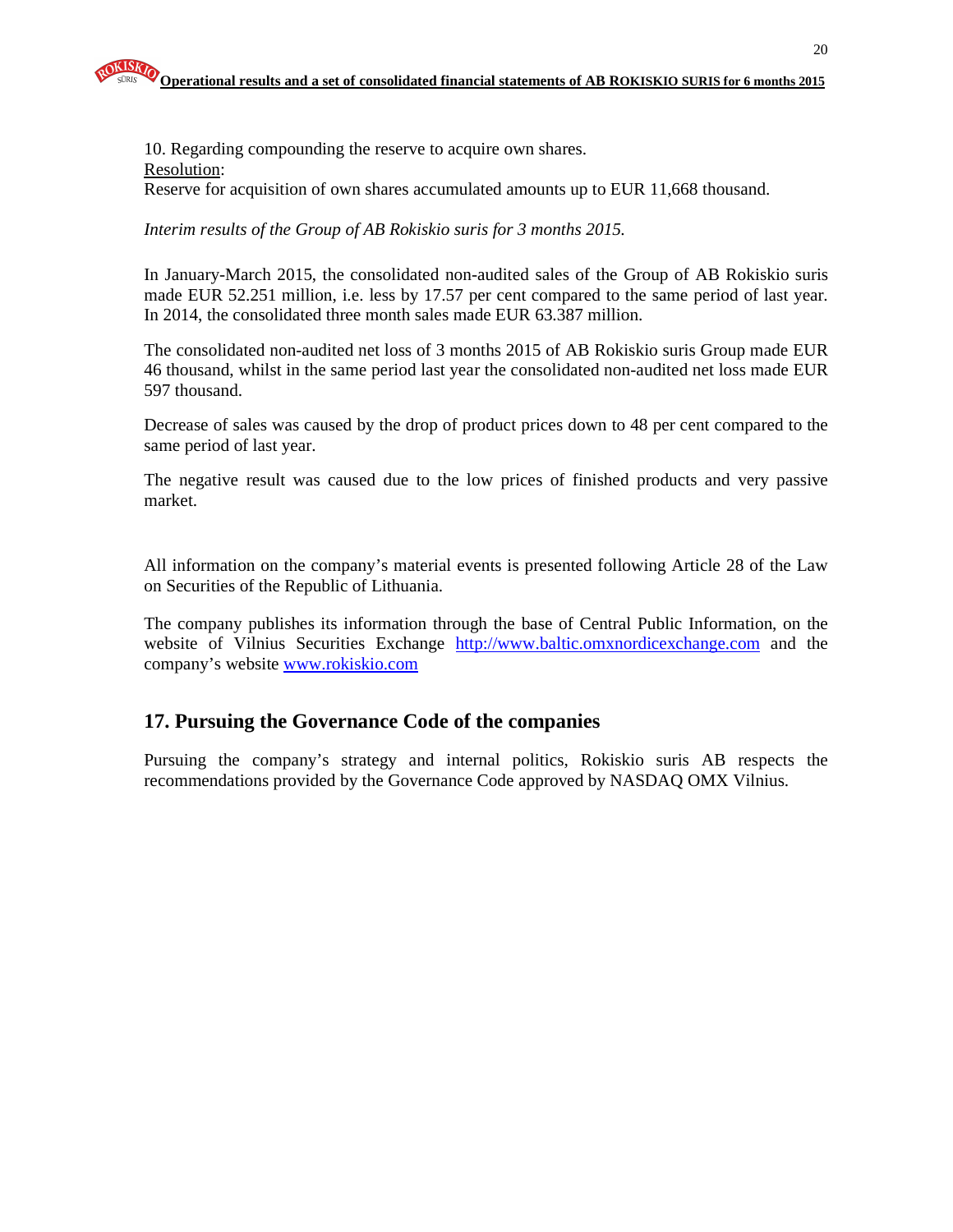#### **AB "ROKIŠKIO S**Ū**RIS" CONSOLIDATED AND PARENT COMPANY'S FINANCIAL STATEMENTS as at 30th June 2015**

Company code 173057512, address: Pramonės g. 3, LT-42150 Rokiškis, Lithuania

(All tabular amounts are in EUR '000 unless otherwise stated)

## **18. Consolidated Balance sheet**

|                                                              |         | June 30, 2015 | December 31, 2014 |         | June 30, 2014 |         |
|--------------------------------------------------------------|---------|---------------|-------------------|---------|---------------|---------|
|                                                              |         |               |                   |         |               |         |
| <b>PROPERTY</b>                                              |         |               |                   |         |               |         |
| Long-term tangible assets                                    | 36,157  |               | 39,521            |         | 41,841        |         |
| Intangible assets (with prestige)                            | 161     |               | 152               |         | 226           |         |
| Other receivables in a year                                  | 3,956   |               | 4,058             |         | 11,699        |         |
|                                                              |         | 40,274        |                   | 43,731  |               | 53,766  |
|                                                              |         |               |                   |         |               |         |
| <b>Current assets</b>                                        |         |               |                   |         |               |         |
| Inventories                                                  | 42,649  |               | 44,050            |         | 44,096        |         |
| Receivables and advance payments                             | 38,642  |               | 35,121            |         | 50,913        |         |
| Short-term investments                                       | 13,461  |               | 13,748            |         | 9,691         |         |
| Prepaid income tax                                           | 905     |               | 778               |         |               |         |
| Cash and cash equivalents                                    | 1,691   |               | 3,326             |         | 2,163         |         |
|                                                              |         | 97,348        |                   | 97,023  |               | 106,863 |
| <b>Total assets</b>                                          |         | 137,622       |                   | 140,754 |               | 160,629 |
|                                                              |         |               |                   |         |               |         |
| <b>EQUITY AND LIABILITIES</b><br><b>Capital and reserves</b> |         |               |                   |         |               |         |
| Ordinary shares                                              |         |               |                   |         |               |         |
| Share premium                                                | 10,402  |               | 10,388            |         | 10,388        |         |
| Reserve for acquisition of treasury                          | 12,011  |               | 12,011            |         | 12,011        |         |
| shares                                                       | 11,668  |               | 11,668            |         | 11,668        |         |
| Treasury shares                                              | (1,120) |               | (1,120)           |         | (1,120)       |         |
| Other reserves                                               | 11,605  |               | 12,795            |         | 14,309        |         |
| Retained earnings                                            | 54,787  |               | 52,605            |         | 52,763        |         |
|                                                              |         |               |                   |         |               |         |
|                                                              |         | 99,353        |                   | 98,347  |               | 100,019 |
| <b>Non-current liabilities</b>                               |         |               |                   |         |               |         |
| <b>Borrowings</b>                                            |         |               |                   |         | 1,287         |         |
| Deferred income tax liability                                | 1,562   |               | 1,787             |         | 2,246         |         |
| Deferred income                                              | 702     |               | 779               |         | 951           |         |
|                                                              |         | 2,264         |                   | 2,566   |               | 4,484   |
| <b>Current liabilities</b>                                   |         |               |                   |         |               |         |
| Trade and other payables                                     | 22,511  |               | 23,145            |         | 22,254        |         |
| Tax liabilities                                              | 346     |               | 491               |         | 293           |         |
| Deferred income                                              | 233     |               | 325               |         | 335           |         |
| Borrowings                                                   | 12,915  |               | 15,880            |         | 33,244        |         |
|                                                              |         | 36,005        |                   | 39,841  |               | 56,126  |
| <b>Total equity and liabilities</b>                          |         | 137,622       |                   | 140,754 |               | 160,629 |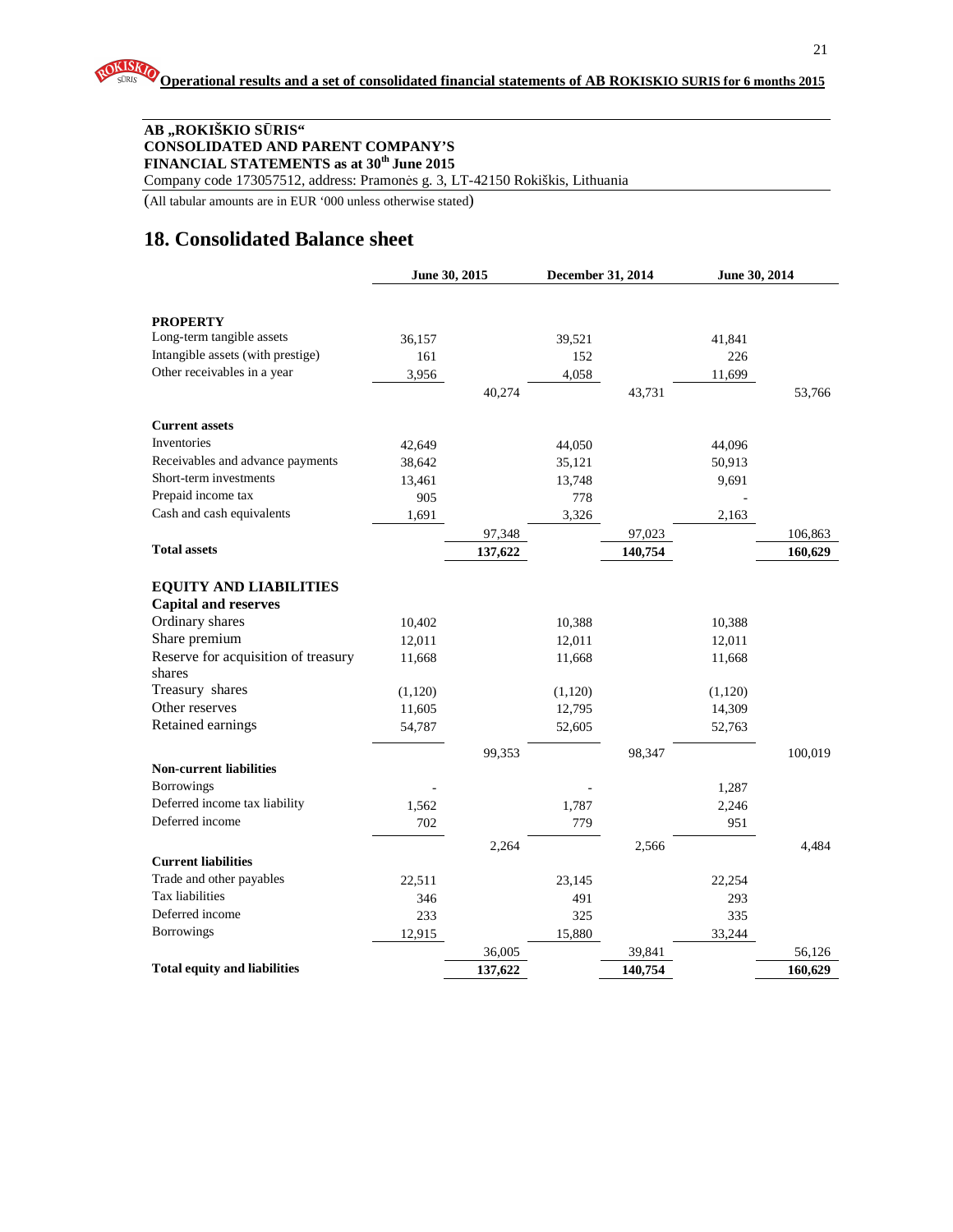#### **AB "ROKIŠKIO S**Ū**RIS" CONSOLIDATED AND PARENT COMPANY'S FINANCIAL STATEMENTS as at 30th June 2015**  Company code 173057512, address: Pramonės g. 3, LT-42150 Rokiškis, Lithuania

(All tabular amounts are in EUR '000 unless otherwise stated)

## **19. Consolidated Statement of comprehensive income**

|                                         | January - June |            | <b>April - June</b> |           |
|-----------------------------------------|----------------|------------|---------------------|-----------|
|                                         | 2015           | 2014       | 2015                | 2014      |
| <b>Sales</b>                            | 101,078        | 129,236    | 48,827              | 65,849    |
| Cost of sales                           | (89,675)       | (118, 132) | (41, 377)           | (58, 449) |
| <b>Gross profit</b>                     | 11,403         | 11,104     | 7,450               | 7,400     |
| Selling and marketing expenses          | (10,089)       | (9,280)    | (6,020)             | (5,005)   |
| <b>Operating profit (loss)</b>          | 1,314          | 1,824      | 1,430               | 2,395     |
| Finance costs                           | (97)           | (250)      | (56)                | (146)     |
| Profit before tax                       | 1,217          | 1,574      | 1,374               | 2,249     |
| Income tax (accumulation)               | (225)          | (285)      | (336)               | (363)     |
| <b>Operating activity income (loss)</b> | 992            | 1,289      | 1,038               | 1,886     |
| Net profit (loss)                       | 992            | 1,289      | 1,038               | 1,886     |
| Other comprehensive income              |                |            |                     |           |
| Total comprehensive income for the year | 992            | 1,289      | 1,038               | 1,886     |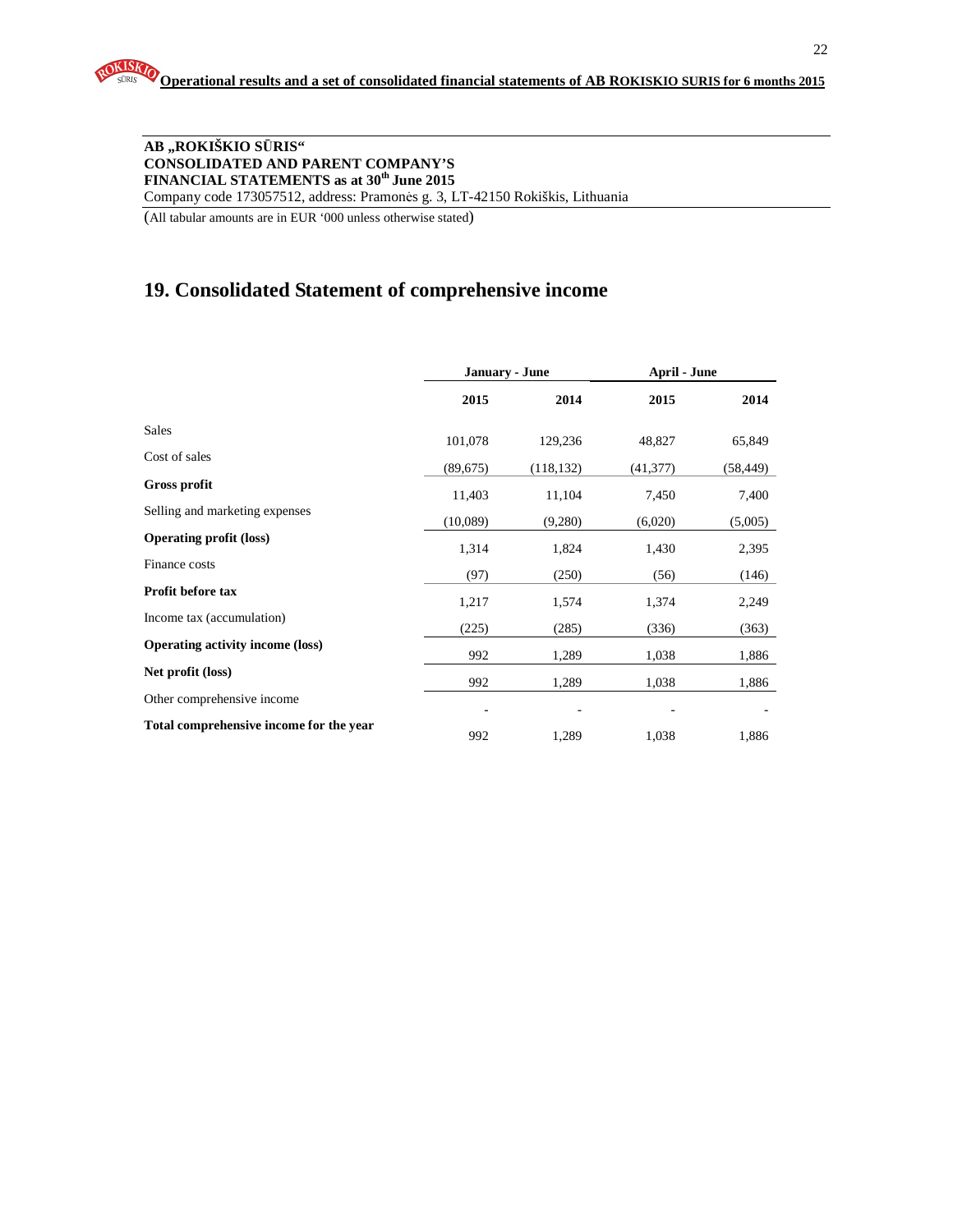#### **AB "ROKIŠKIO S**Ū**RIS" CONSOLIDATED AND PARENT COMPANY'S FINANCIAL STATEMENTS as at 30th June 2015**

Company code 173057512, address: Pramonės g. 3, LT-42150 Rokiškis, Lithuania

(All tabular amounts are in EUR '000 unless otherwise stated)

## **20. Consolidated cash flow statement**

|                                                                           | January-June |              |  |
|---------------------------------------------------------------------------|--------------|--------------|--|
| <b>Operating activities</b>                                               | 2015         | 2014         |  |
| Profit before tax and minority interest<br>Corrections:                   | 1,217        | 1,574        |  |
| depreciation<br>$\overline{\phantom{0}}$                                  | 4,033        | 4,206        |  |
| amortisation (negative prestige not included)<br>$\overline{\phantom{0}}$ | 25           | 9            |  |
| write-off of property, plant and equipment and intangible assets          | 3            | $\mathbf{1}$ |  |
| loss on disposal of property, plant and equipment                         | 19           | 21           |  |
| interest expense<br>$\overline{\phantom{0}}$                              | 97           | 163          |  |
| interest income<br>$\overline{\phantom{0}}$                               | (244)        | (355)        |  |
| net unrealized currency exchange profit<br>$\overline{\phantom{0}}$       | 62           | 30           |  |
| amortization of government grants received<br>$\overline{\phantom{0}}$    | (398)        | (194)        |  |
| Circulating capital changes:                                              |              |              |  |
| - inventories                                                             | 3,201        | (6,870)      |  |
| - amounts payable                                                         | (2,049)      | 7,245        |  |
| - amounts receivable and prepayments                                      | (3,521)      | (13,340)     |  |
| Cash flows from operating activities                                      | 2,445        | (7,510)      |  |
| Interest paid                                                             | (97)         | (227)        |  |
|                                                                           |              |              |  |
| Net cash generated from operating activities                              | 2,348        | (7, 737)     |  |
| <b>Investing activities</b>                                               |              |              |  |
| Purchase of property, plant and equipment                                 | (742)        | (3,491)      |  |
| Purchase of intangible assets                                             |              | (1)          |  |
| Loans granted to farmers and employees                                    | (195)        | (2,980)      |  |
| Proceeds from sale of property, plant and equipment                       | 34           | 42           |  |
| Other loans granted                                                       | (2,049)      | (4,702)      |  |
| Repayments of loans granted to farmers and employees                      | 389          | 1,369        |  |
| Interest received<br>Other loan repayments received                       | 244<br>1,334 | 355<br>3,473 |  |
| Government grants received                                                |              |              |  |
| Net cash generated from investing activities                              | (985)        | (5,935)      |  |
| <b>Financing activities</b>                                               |              |              |  |
| Loans received                                                            | 66,056       | 82,375       |  |
| Repayments of borrowings                                                  | (69, 054)    | (71, 759)    |  |
| Dividends paid                                                            |              | (1,016)      |  |
| Net cash generated from financing activities                              | (2,998)      | 9,600        |  |
| Net increase in cash and cash equivalents                                 | (1,635)      | (4,072)      |  |
| Cash and cash equivalents at the beginning of the period                  | 3,326        | 6,235        |  |
| Cash and cash equivalents at the end of the period                        | 1.691        | 2.163        |  |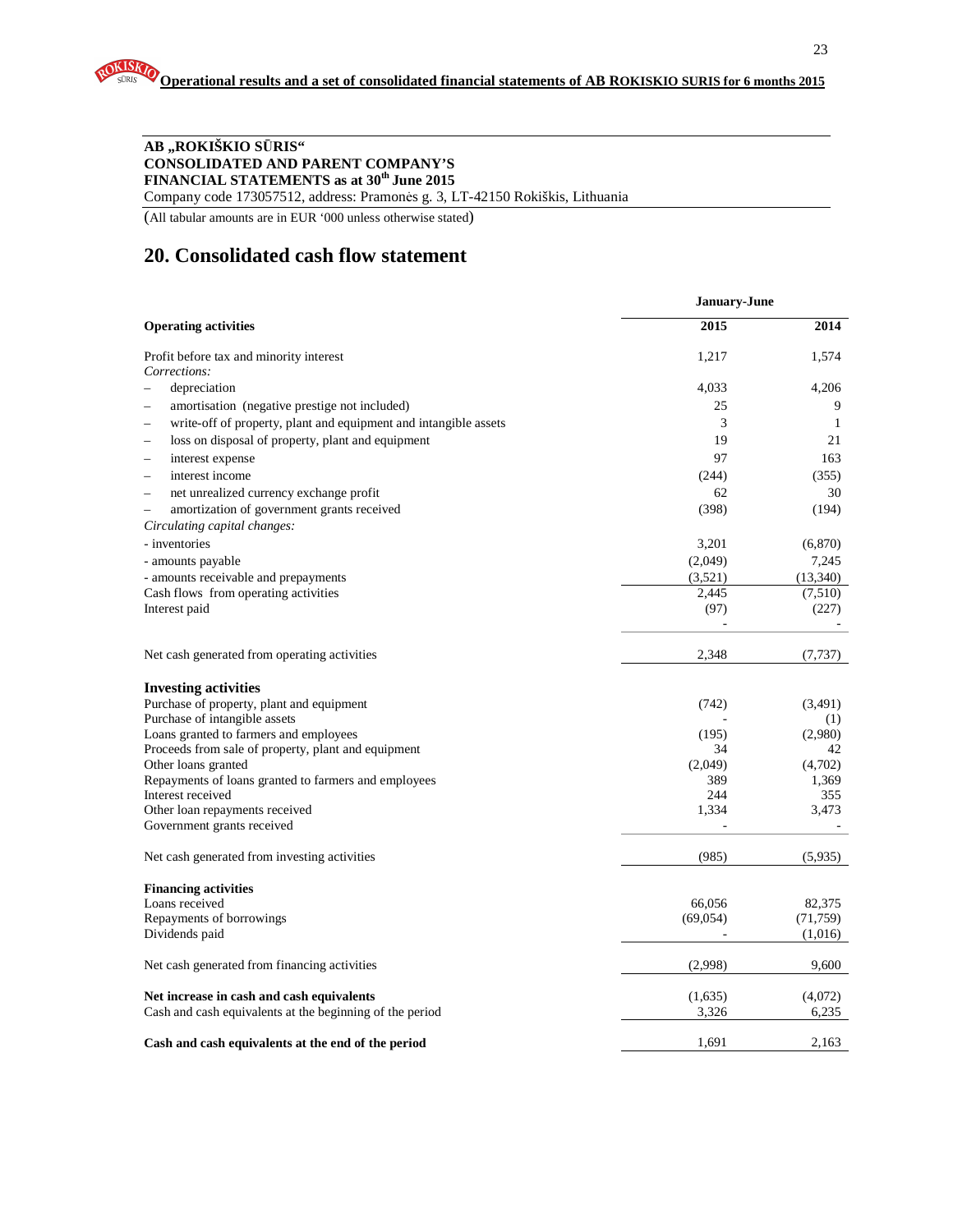#### **AB "ROKIŠKIO S**Ū**RIS" CONSOLIDATED AND PARENT COMPANY'S FINANCIAL STATEMENTS as at 30th June 2015**

Company code 173057512, address: Pramonės g. 3, LT-42150 Rokiškis, Lithuania

(All tabular amounts are in EUR '000 unless otherwise stated)

## **21. Consolidated Own Capital Change Statement**

|                                                                                            | <b>Share</b><br>capital | <b>Share</b><br>premium | <b>Reserve</b><br>for<br>acquisition<br>of treasury<br>shares | <b>Treasury</b><br>shares | Other<br>reserves | <b>Retained</b><br>earnings | <b>Total</b> |
|--------------------------------------------------------------------------------------------|-------------------------|-------------------------|---------------------------------------------------------------|---------------------------|-------------------|-----------------------------|--------------|
| Balance at December 31st<br>2013                                                           | 10,388                  | 12,011                  | 11,668                                                        | (1,120)                   | 16,111            | 50,688                      | 99,746       |
| <b>Comprehensive income</b>                                                                |                         |                         |                                                               |                           |                   |                             |              |
| Profit (loss) of the year                                                                  |                         |                         |                                                               |                           |                   | 1,289                       | 1,289        |
| Transfer to retained earnings<br>(transfer of depreciation, net of<br>deferred income tax) |                         |                         |                                                               |                           | (1,802)           | 1,802                       |              |
| Dividends relating to 2013                                                                 |                         |                         |                                                               |                           |                   | (1,016)                     | (1,016)      |
| <b>Balance at June 30st 2014</b>                                                           | 10,388                  | 12,011                  | 11,668                                                        | (1,120)                   | 14,309            | 52,763                      | 100,019      |
| <b>Comprehensive income</b>                                                                |                         |                         |                                                               |                           |                   |                             |              |
| Profit (loss) of the year                                                                  |                         |                         |                                                               |                           |                   | (1,672)                     | (1,627)      |
| Transfer to reserves                                                                       |                         |                         |                                                               |                           | 778               | (778)                       |              |
| Transfer to retained earnings<br>(transfer of depreciation, net of<br>deferred income tax) |                         |                         |                                                               |                           | (2,292)           | 2,292                       |              |
| Balance at December 31st<br>2014                                                           | 10,388                  | 12,011                  | 11,668                                                        | (1,120)                   | 12,795            | 52,605                      | 98,347       |
| <b>Comprehensive income</b>                                                                |                         |                         |                                                               |                           |                   |                             |              |
| Profit (loss) of the year                                                                  |                         |                         |                                                               |                           |                   | 992                         | 992          |
| Share capital increase due to<br>euro establishment (rounding up)<br>Transfer to reserves  | 14                      |                         |                                                               |                           |                   |                             | 14           |
|                                                                                            |                         |                         |                                                               |                           | 84                | (84)                        |              |
| Transfer to retained earnings<br>(transfer of depreciation, net of<br>deferred income tax) |                         |                         |                                                               |                           | (1,274)           | 1,274                       |              |
| Balance at June 30 <sup>st</sup> 2015                                                      | 10,402                  | 12,011                  | 11,668                                                        | (1,120)                   | 11,605            | 54,787                      | 99,353       |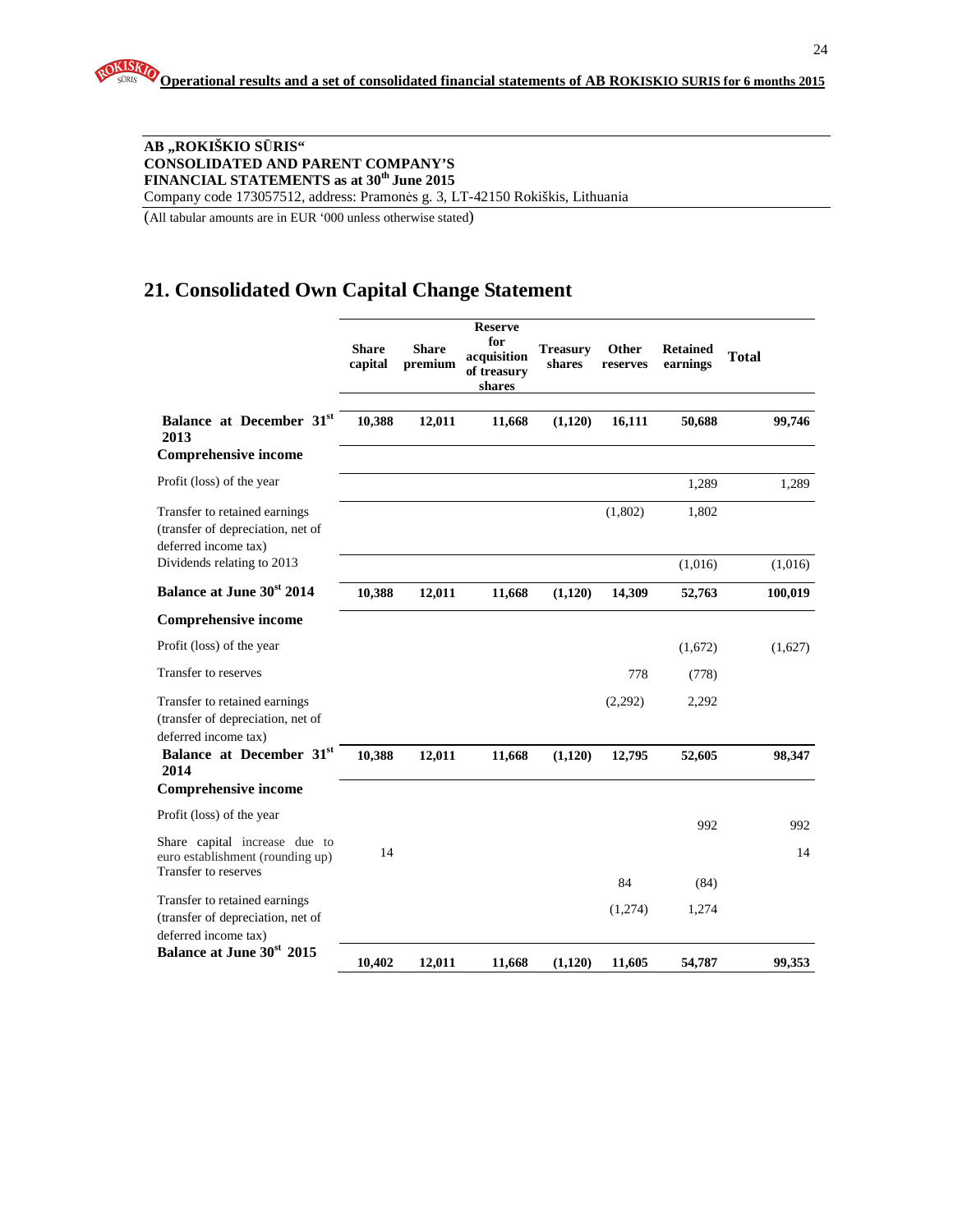#### **AB "ROKIŠKIO S**Ū**RIS" CONSOLIDATED AND PARENT COMPANY'S FINANCIAL STATEMENTS as at 30th June 2015**  Company code 173057512, address: Pramonės g. 3, LT-42150 Rokiškis, Lithuania

(All tabular amounts are in EUR '000 unless otherwise stated)

## **22. Commentary on the Report**

#### **1. General information**

The Public Limited Liability Company Rokiskio suris (hereinafter – the company) is a public listed company incorporated in Rokiskis.

The shares of AB Rokiskio Suris are traded on the Baltic Main List of the NASDAQ OMX Vilnius (symbol – RSU1L).

The Consolidated Group (hereinafter – the Group) consists of the Company, its two branches and five subsidiaries. (2014: two branches, and five subsidiaries). The branches and subsidiaries that comprise consolidated Group are indicated below:

|                      |            | <b>Operating as at</b><br>30 June |                               | Group's share<br>$(\frac{6}{6})$ as at 30<br>June |        |
|----------------------|------------|-----------------------------------|-------------------------------|---------------------------------------------------|--------|
| <b>Branches</b>      | 2015       | 2014                              | <b>Subsidiaries</b>           | 2015                                              | 2014   |
| <b>Utenos Pienas</b> | Yes        | Yes                               | UAB Rokiskio pienas           | 100.00                                            | 100.00 |
| Ukmerges             | <b>Yes</b> | <b>Yes</b>                        | UAB Rokiskio pieno gamyba     | 100.00                                            | 100.00 |
| Pienine              |            |                                   |                               |                                                   |        |
|                      |            |                                   | <b>KB</b> Zalmarge            | 100.00                                            | 100.00 |
|                      |            |                                   | SIA Jekabpils Piena Kombinats | 100.00                                            | 100.00 |
|                      |            |                                   | SIA Kaunata*                  | 60.00                                             | 60.00  |

\* These subsidiaries were not consolidated due to their insignificance.

All above subsidiaries and branches are incorporated in Lithuania, except for SIA Jekabpils Piena Kombinats and SIA Kaunata which are incorporated in Latvia.

The Group's main line of business is the production of fermented cheese and a wide range of other dairy products.

As of  $30<sup>st</sup>$  June 2015, the average number of the Group's employees was equal to 1,635 (compared to 1,674 employees as at  $30<sup>st</sup>$  June 2014).

#### **2. Accounting Principles**

These consolidated financial statements have been prepared according to International Financial Reporting Standards (IFRS) as adopted by the European Union.

The consolidated financial statements have been prepared under the historical cost convention. The principal accounting policies applied in the preparation of these consolidated and parent company's financial statements are set out below. These policies have been consistently applied to all the years present, unless otherwise stated.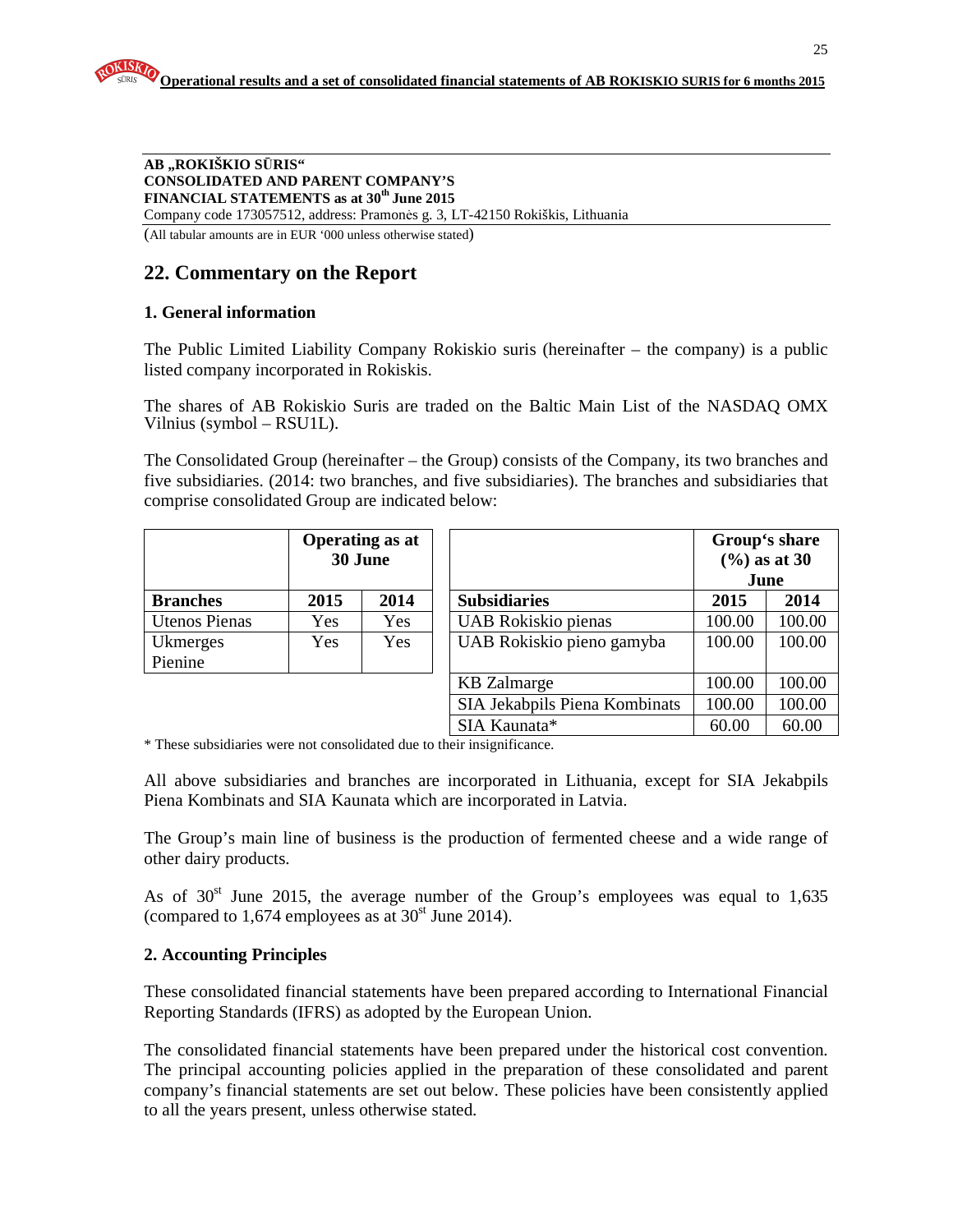The preparation of consolidated and parent company's financial statements in conformity with IFRS requires the use of estimates and assumptions that affect the reported amounts of assets and liabilities and disclosure of contingent assets and liabilities at the date of the financial statements and the reported amounts of revenues and expenses during the reporting period.

Subsidiaries are the entities over which the Group has the power to govern the financial and operating policies generally accompanying a shareholding of more than one half of the voting rights. Subsidiaries are fully consolidated from the date on which control is transferred to the Group. They are de-consolidated from the date that control ceases.

Transactions among the Group's enterprises, residual values and retained transaction earnings between the Group's enterprises are eliminated. Unrealised loss is eliminated too; however, it is considered to be the sign of transfer asset value decrease. The accounting principles of daughter enterprises were changed where necessary in order to ensure their consistency with the accounting principles applied by the Group.

The Group applies a policy of treating transactions with minority interests as transactions with parties external to the Group. Disposals to minority interests result in gains and losses for the Group that are recorded in the statement of comprehensive income.

The group's interests in jointly controlled entities are accounted for by proportionate consolidation. The group combines its share of the joint ventures' individual income and expenses, assets and liabilities and cash flows on a line-by-line basis with similar items in the group's financial statements. The group recognises the portion of gains or losses on the sale of assets by the group to the joint venture that is attributable to the other venturers. The group does not recognise its share of profits or losses from the joint venture that result from the group's purchase of assets from the joint venture until it resells the assets to an independent party. However, a loss on the transaction is recognised immediately if the loss provides evidence of a reduction in the net realisable value of current assets, or an impairment loss.

Items included in the financial statements of the Company and each of the Group's entities are measured using the currency of the primary economic environment in which the entity operates (hereinafter "the functional currency"). The financial statements are presented in Euros (EUR), which is the Company's (and each of the Group entity's) functional and presentation currency.

The value of long-term tangible assets is valued at historical cost less accumulated depreciation.

Subsequent costs are included into the asset's carrying amount or recognized as separate assets, as appropriate, only when it is likely that in future the Group will receive economic benefits associated with the item and the cost of the item will be measured accordingly. All other repairs and maintenance expenses are charged to the income statement during the financial period in which they have been incurred.

Depreciation on property, plant and equipment is calculated using the straight-line method to allocate their cost to their residual values over their estimated useful lives, as follows:

| <b>Buildings</b>                                  | $15 - 55$ years |
|---------------------------------------------------|-----------------|
| Plant & machinery                                 | 5 - 29 years    |
| Motor vehicles                                    | 4 - 10 years    |
| Equipment and other property, plant and equipment | $3 - 20$ years  |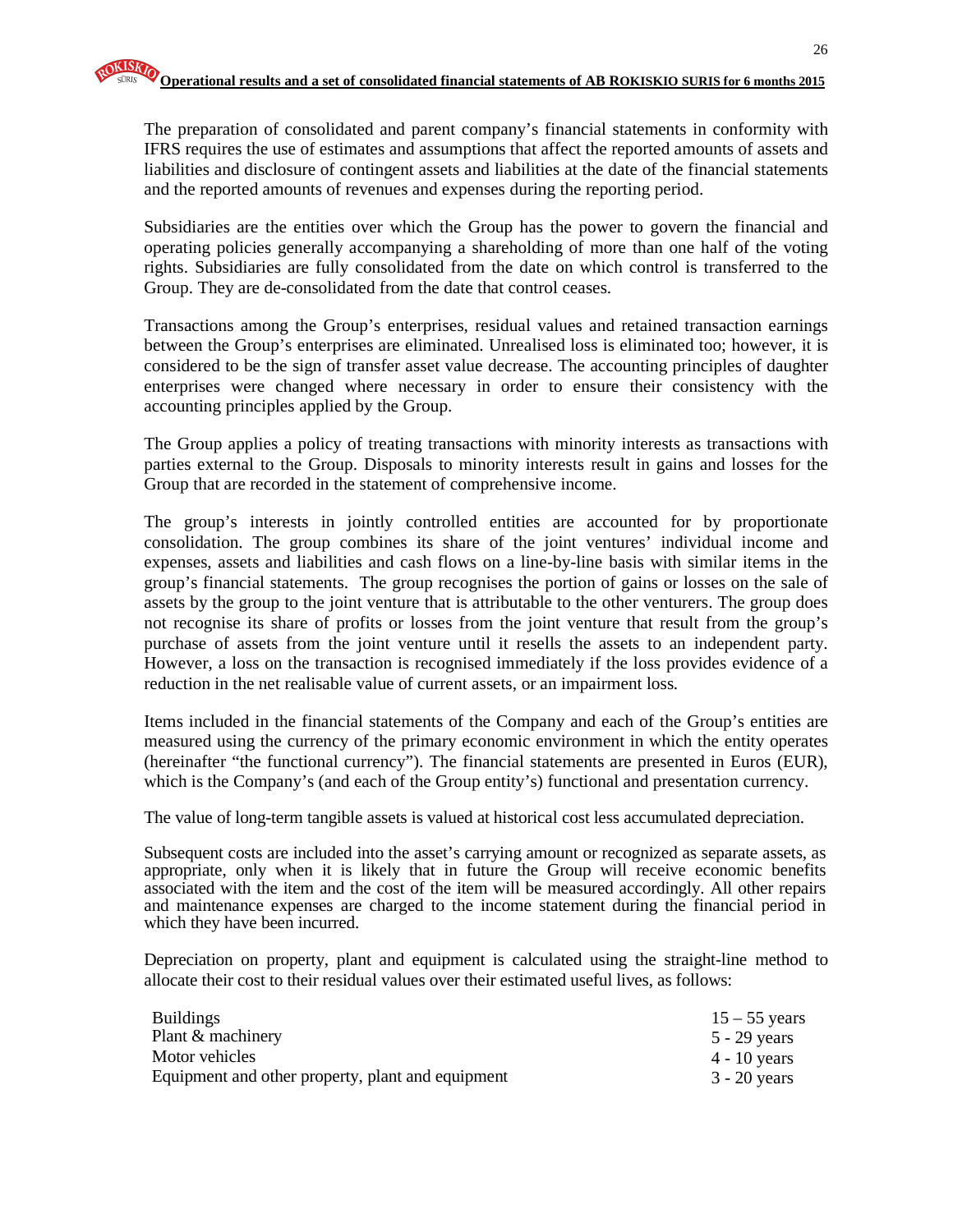The asset residual values and useful lives are reviewed, and adjusted, if appropriate, at each balance sheet date.

The Group's software which is expected to bring the Group material benefit in future, is valued at cost price less accumulated depreciation. Depreciation is calculated using the straight-line method for the estimated useful life from 1 to 5 years.

Loans and receivables are non-derivative financial assets with fixed or determinable payments that are not quoted in an active market. They are included in current assets, except for maturities greater than 12 months after the balance sheet date. These are classified as non-current assets. Loans and receivables are classified as 'trade and other receivables' in the balance sheet.

Inventories are subsequently carried at the lower of cost and net realisable value. Cost is determined by the first-in, first-out (FIFO) method. The cost of finished goods and work in progress comprises raw materials, direct labour, other direct costs and related indirect production overheads, but excludes borrowing costs. Net realisable value is the estimated selling price in the ordinary course of business, less the costs of completion and selling expenses.

Loans granted and amounts receivables are recognised initially at fair value and subsequently measured at amortised cost using the effective interest method, less the amount of impairment loss. A provision for impairment of amounts receivables is established when there is objective evidence that the Group will not be able to collect all amounts due according to the original terms of receivables. The impairment amount is the difference between the asset's carrying amount and the present value of estimated future cash flows, discounted at the original effective interest rate. The amount of the provision is recognised in the statement of comprehensive income within 'general and administrative expenses'. Bad debts are written off during the year in which they are identified as irrecoverable.

Cash and cash equivalents are carried at nominal value. For the purposes of the cash flow statement, cash and cash equivalents comprise cash on hand and at bank and bank overdrafts. Bank overdrafts are included in borrowings in current liabilities on the balance sheet.

Ordinary shares are stated at their par value. Consideration received for the shares sold in excess over their nominal value is shown as share premium. Incremental external costs directly attributable to the issue of new shares are accounted for as a deduction from share premium.

Where the Company or its subsidiaries purchase the Company's equity share capital, the consideration paid including any attributed incremental external costs is deducted from shareholders' equity as treasury shares until they are sold, reissued, or cancelled. No gain or loss is recognised in the statement of comprehensive income on the sale, issuance, or cancellation of treasury shares. Where such shares are subsequently sold or reissued, any consideration received is presented in the consolidated financial statements as a change in shareholders' equity.

Other reserves are established upon the decision of annual general meeting of shareholders on profit appropriation.

Borrowings are recognised initially at fair value, net of transaction costs incurred. Borrowings are subsequently stated at amortised cost. Any difference between the amount at initial recognition and the redemption value is recognised in the statement of comprehensive income over the period of the borrowings using the effective interest method.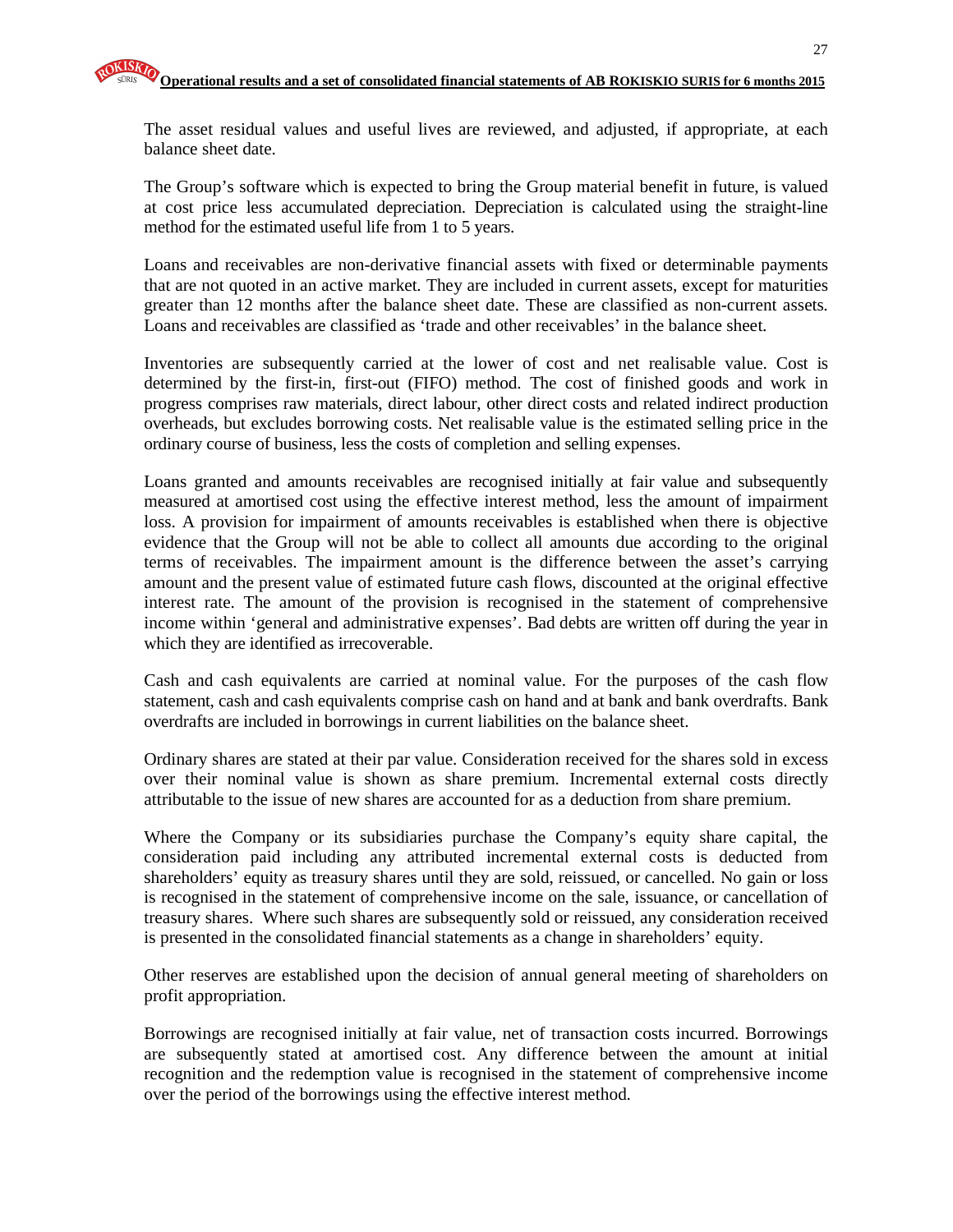Profit is taxable at a rate of 15 per cent (2014: 15 per cent) in accordance with the Lithuanian regulatory legislation on taxation.

The Group pays social security contributions to the state Social Security Fund (the Fund) on behalf of its employees based on the defined contribution plan in accordance with the local legal requirements. Social security contributions are recognised as expenses on an accrual basis and are included in payroll expenses.

Revenue comprises the fair value of the consideration received or receivable for the sale of goods and services in the ordinary course of the Group's activities. Revenue is shown net of value-added tax, returns, rebates and discounts and after eliminated sales within the Group. Revenue from sales of goods is recognised only when all significant risks and benefits arising from ownership of goods is transferred to the customer.

Interest income is recognised on a time-proportion basis using the effective interest method.

Dividend distribution to the Company's shareholders is recognised as a liability in the Group's financial statements in the period in which the dividends are approved by the Company's shareholders.

Basic earnings per share are calculated by dividing net profit attributed to the shareholders from average weighted number of ordinary registered shares in issue, excluding ordinary registered shares purchased by the Company and the Group and held as treasury shares.

Operating segments are reported in a manner consistent with the internal reporting provided to the chief operating decision-maker. The chief operating decision-maker, who is responsible for allocating resources and assessing performance of the operating segments, has been identified as the Board of directors that make strategic decisions.

The Group's management identified the following operating segments within the Group: hard cheese, semi hard cheese, butter, milk, cream, sour cream, sour milk, yogurt, curds, curd cheese and other. These operating segments were aggregated into two main reportable segments, based on similar nature of products, production process, type of customers and method of distribution.

Government grants are recognised at fair value where there is sufficient evidence that the grant will be received and the Group and the Company will comply with all conditions attached.

Government grants received to finance acquisition of property, plant and equipment are included in non-current deferred income in the balance sheet. They are recognised as income on a straightline basis over the useful life of property, plant and equipment concerned.

Provisions are measured at the present value of expenditures expected to be required to settle the obligation using pre-tax rate that reflects current market assessments of the time value of money and the risks specified to the obligation. The increase in the provision due to passage of time is recognised as interest expense.

Trade payables are recognised initially at fair value and subsequently measured at amortised cost using effective interest method.

With effect from 31 December 2011, the Company and the Group account for property, plant and equipment at revalued amount less accumulated depreciation and impairment loss. Under the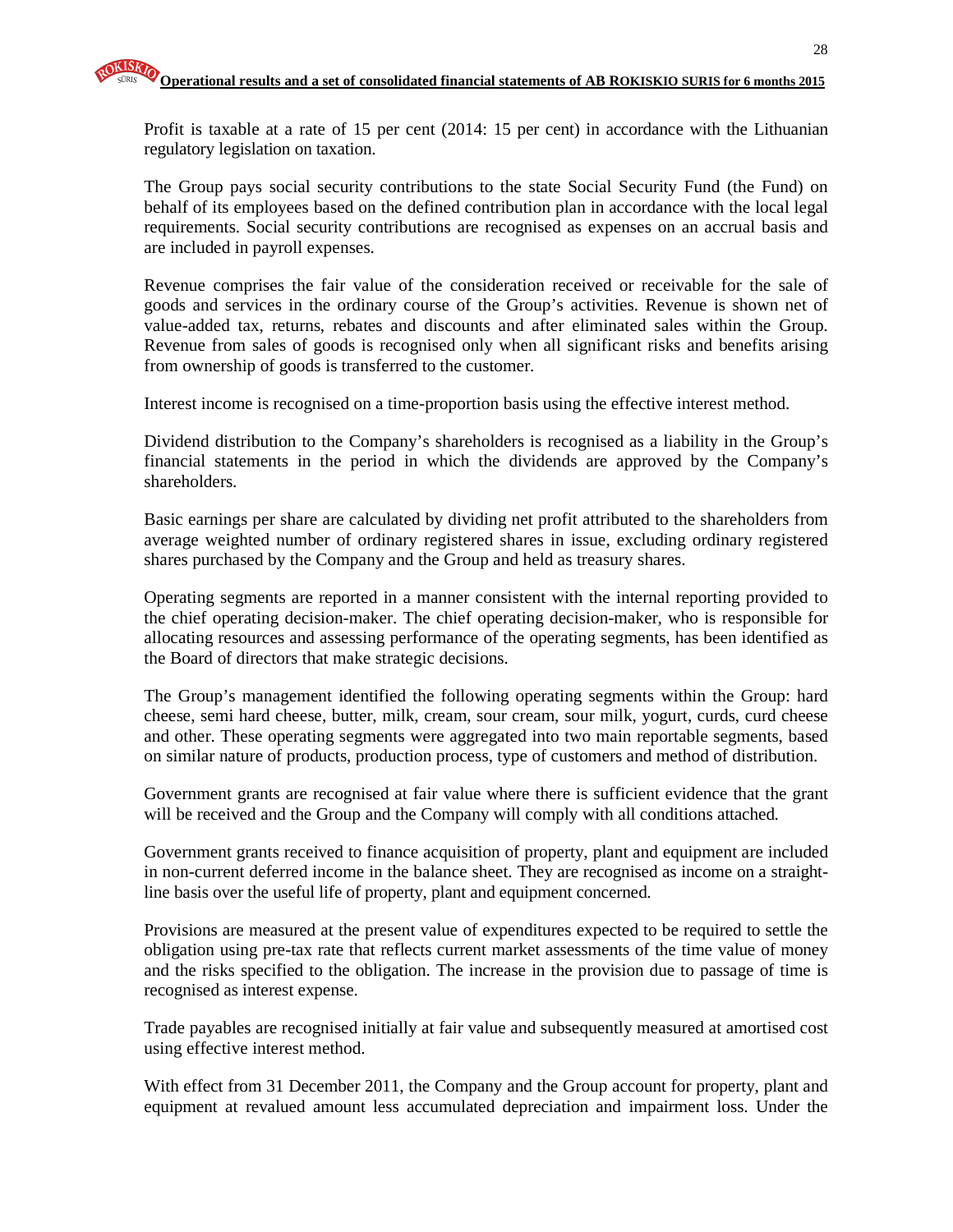newly adopted accounting policy, the revaluation is carried out periodically to ensure that the carrying amount of property, plant and equipment will not differ significantly from the value determined with reference to the fair value at the end of the reporting period. In 2011, the valuation of property, plant and equipment was carried out by Vadasa UAB using the comparative market price method. The Company's management believes the values of property, plant and equipment adjusted under these methods as of 31 December 2011 approximated the fair value. No revaluation of property, plant and equipment was conducted in 2014.

#### **3. Information on segments**

#### *Business segments and the segments presented by the financial statements*

The Group's top management indicated the following business segments of the Group: hard cheese, semi hard cheese, butter, milk, cream, sour cream, sour milk, yogurt, curds, fresh cheese etc. The segments were coupled into two main segments presented by the financial statements based on alike production procedure, customer group and distribution channels.

The Group's main business segments:

- Fresh dairy products
- Cheese and other dairy products.

Other operations of the Group comprise of raw milk collection. Transactions between the business segments are on normal commercial terms and conditions.

#### *Geographic segments*

Analysis of the Group's income from sales according to markets is as follows:

|                        | 2015 06 30 | 2014 06 30 |
|------------------------|------------|------------|
| Lithuania              | 36,086     | 41,097     |
| <b>Countries of EU</b> | 48,122     | 59,709     |
| <b>Other</b>           | 16,870     | 28,430     |
| <b>Total</b>           | 101,078    | 129,236    |

Income analysis according to groups:

|                          | 2015 06 30 | 2014 06 30 |
|--------------------------|------------|------------|
| <b>Product Sales</b>     | 100,727    | 128.8      |
| <b>Provided services</b> | 351        | 404        |
| <b>Total</b>             | 101,078    | 129,236    |

#### **4. Long-term tangible assets**

In the income statement the depreciation charge of long-term tangible assets is reported in the following entries: selling and marketing expenses, general and administrative expenses and cost of sales, as well as in production in progress and ready production entries.

Software and intangible asset depreciation charge are accounted in the entry of general and administrative expenses.